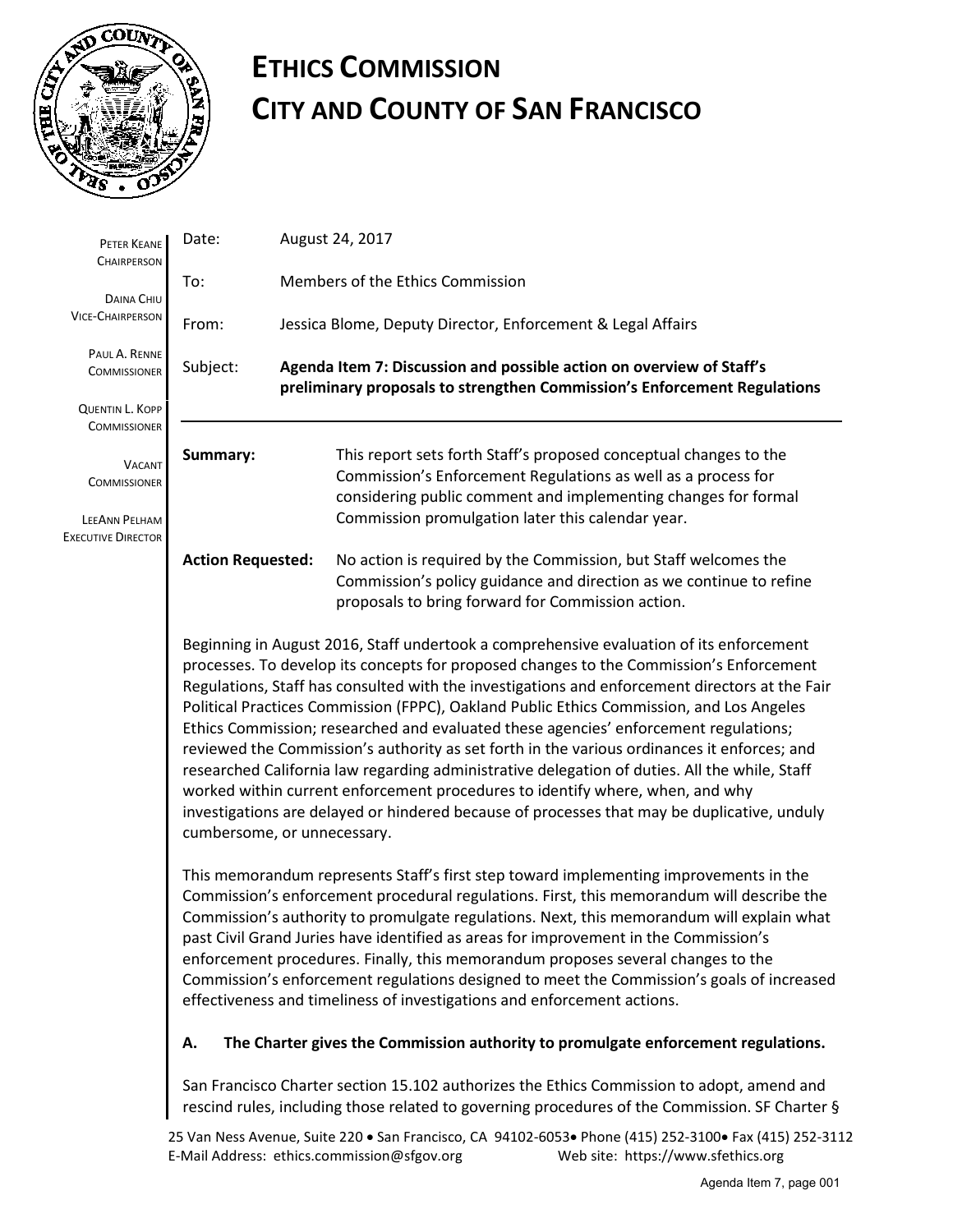15.102. The Commission promulgated its first set of Regulations for Investigations and Enforcement Proceedings on July 5, 1997, and has amended them on multiple occasions since then. *See* Attachment A, Ethics Commission Regulations for Investigations and Enforcement Proceedings, Cover Page (March 28, 2016). The current iteration of the Enforcement Regulations was last amended on March 28, 2016, to include a provision requiring quarterly reporting for whistleblower retaliation complaints. *See*  Enforcement Regulation § IV(A)(1).

#### **B. Two Civil Grand Juries have identified deficiencies in the Commission's enforcement processes.**

In support of the 1993 proposition that created the Commission, the Board of Supervisors argued,

The people of San Francisco are in danger of losing faith in our city government. Every few weeks another scandal arises and public confidence sinks to new lows. We need an Ethics Commission to turn things around at City Hall. Proposition K will establish an independent body to clean up our city government. The Ethics Commission will investigate and punish wrongdoing . . . establish tougher rules for city lobbyists . . . strengthen the city's whistleblower program . . . draft stricter guidelines for city officials. . . educate and advise on ethics laws.

*See* Proponent's Argument in Favor of Proposition K, Nov. 23 Voter Pamphlet, pg. 104.

Seventeen years later, the 2010 Civil Grand Jury focused its attention on an audit of the Commission's investigations and enforcement program. *See* 2010 Civil Grand Jury Report, p. 1. The 2010 CGJ concluded that "fines and enforcement irregularities [and inconsistencies]", among other things, had caused the public to lose faith in the Commission's enforcement process. *Id* at p. 8. Again in 2014, the CGJ assessed the Commissions' enforcement program. This time, the CGJ called on the Commission to be more transparent in its investigations and enforcement actions, to the extent permitted by law. *See* 2014 Civil Grand Jury Report, p. 14.

In response to the CGJ Reports, the Commission has implemented several important changes to improve transparency and accountability in its enforcement processes. For example, the Commission adopted a penalty assessment matrix, late fines waiver policy (though complicated), and more recently a parallel investigations policy. However, more work is needed to strike an appropriate balance between assignment of functions to the Executive Director and Ethics Commission. With its proposed conceptual changes to the Enforcement Regulations, Staff hopes to maximize Due Process available to respondents; ensure confidential, transparent, and fair outcomes; ensure independence where decisions are at risk of perceived subjectivity or bias; and provide appropriate Commission oversight.

#### **C. Staff's Proposed Changes to the Enforcement Process**

As a result of Staff's ongoing review, and to further implement recommendations made by the CGJ in 2010 and 2014, Staff proposes the following structural changes to its enforcement processes:

1. **Conduct of Investigations.** The Charter requires that the "commission" conduct investigations. *See* SF Charter § C3.699-13(a). Historically, the Commission delegated this responsibility to the Executive Director. Enforcement Regulation §§ III, IV, and V. Pursuant to Enforcement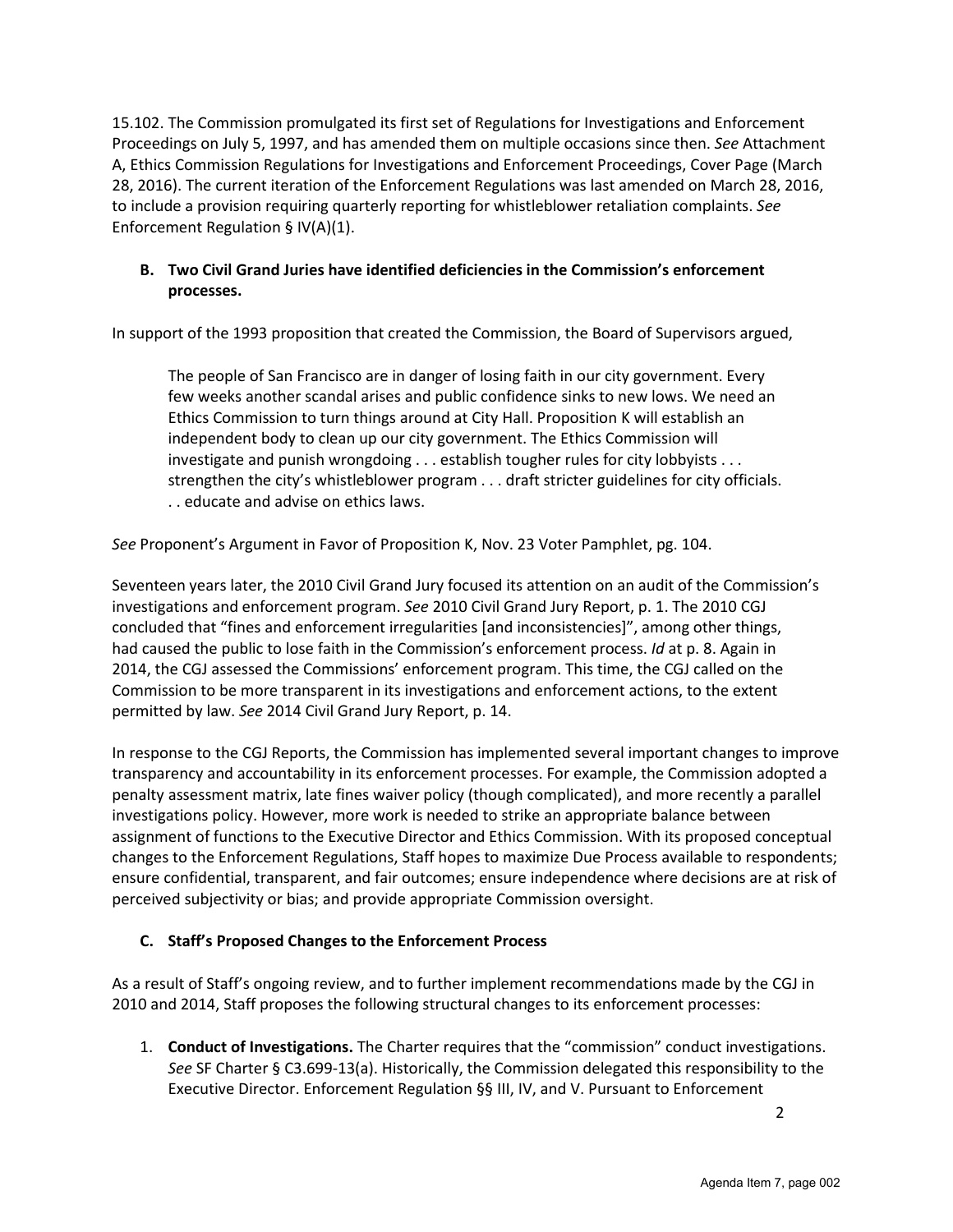Regulation § V, the Executive Director is also empowered to compel the testimony of witnesses and the production of documents relevant to an investigation by subpoena. Staff propose delegating the responsibility to conduct investigations to the Deputy Director for Enforcement ("Enforcement Director"), so the Executive Director retains neutral views on each investigation and can make objective decisions when asked to issue an administrative subpoena or determine matters related to probable cause. *See* Enforcement Regulation § VI (empowering the Executive Director currently to make findings of no probable cause).

2. **Probable Cause Determinations.** According to the Charter, "[n]o finding of probable cause to believe that a provision [of law] has been violated shall be made by the commission unless, at least 21 days prior to the commission's consideration of the alleged violation, the person alleged to have committed the violation is notified . . ., is provided a summary of the evidence, and is informed of his or her right to be present . . . at any proceeding of the commission held for the purpose of considering whether probable cause exists for believing the person committed the violation." SF Charter § C3.699-13(b). Under the current Enforcement Regulations, the full panel of the Ethics Commission meets to conduct a probable cause hearing, which must be held in closed session. *See* Enforcement Regulation § VII. If the full Commission finds probable cause, then the Executive Director must issue a public "accusation." *Id.* at IX. The accusation serves as the charging document for a second "Hearing on the Merits" that again takes place before the full panel of the Ethics Commission. *Id.* at XII.

Staff recommends revising this process to adopt the FPPC and Los Angeles City Ethics Commission models, which delegate to the Executive Director authority to hold a probable cause conference and make probable cause determinations. Under Staff's proposal, the Enforcement Director will conduct independent investigations, and the Executive Director will serve as the Commission's probable cause hearing officer. With this delegation, the Commission preserves its objectivity for the consideration of evidence presented at a Hearing on the Merits or in connection with a proposed Stipulated Decision and Order. Moreover, eliminating this inefficient duplication will enhance a respondent(s)'s Due Process right to a fair administrative Hearing on the Merits, free of preconceived notions or inadvertent *ex parte* disclosures.

- 3. **Eliminate Use of a Duplicative Accusation Document.** As explained in section C(2), above, current regulations require the Executive Director to issue a public accusation, which serves as the charging document, following the Commission's finding of probable cause. The issuance of a charging document is important to ensure the respondent has notice in advance of a formal Hearing on the Merits, after which the Commission may make findings of fact, conclusions of law, issue orders, and assess administrative penalties. In conjunction with delegating the authority to make probable cause determinations to the Executive Director, Staff proposes eliminating use of a separate accusation document. Instead, the Executive Director's Probable Cause Determination would serve as the charging document for the Hearing on the Merits before the full Commission. This proposal is designed to eliminate duplication and unnecessary steps in the enforcement process and clearly require investigation to conclude prior to a probable cause proceeding before the Executive Director.
- 4. **Stipulations Considered in Public & by Consent Calendar.** Under the current Enforcement Regulations, the Commission must consider proposed Stipulated Decision & Orders in closed session, and respondents are not permitted to make argument in support of their negotiated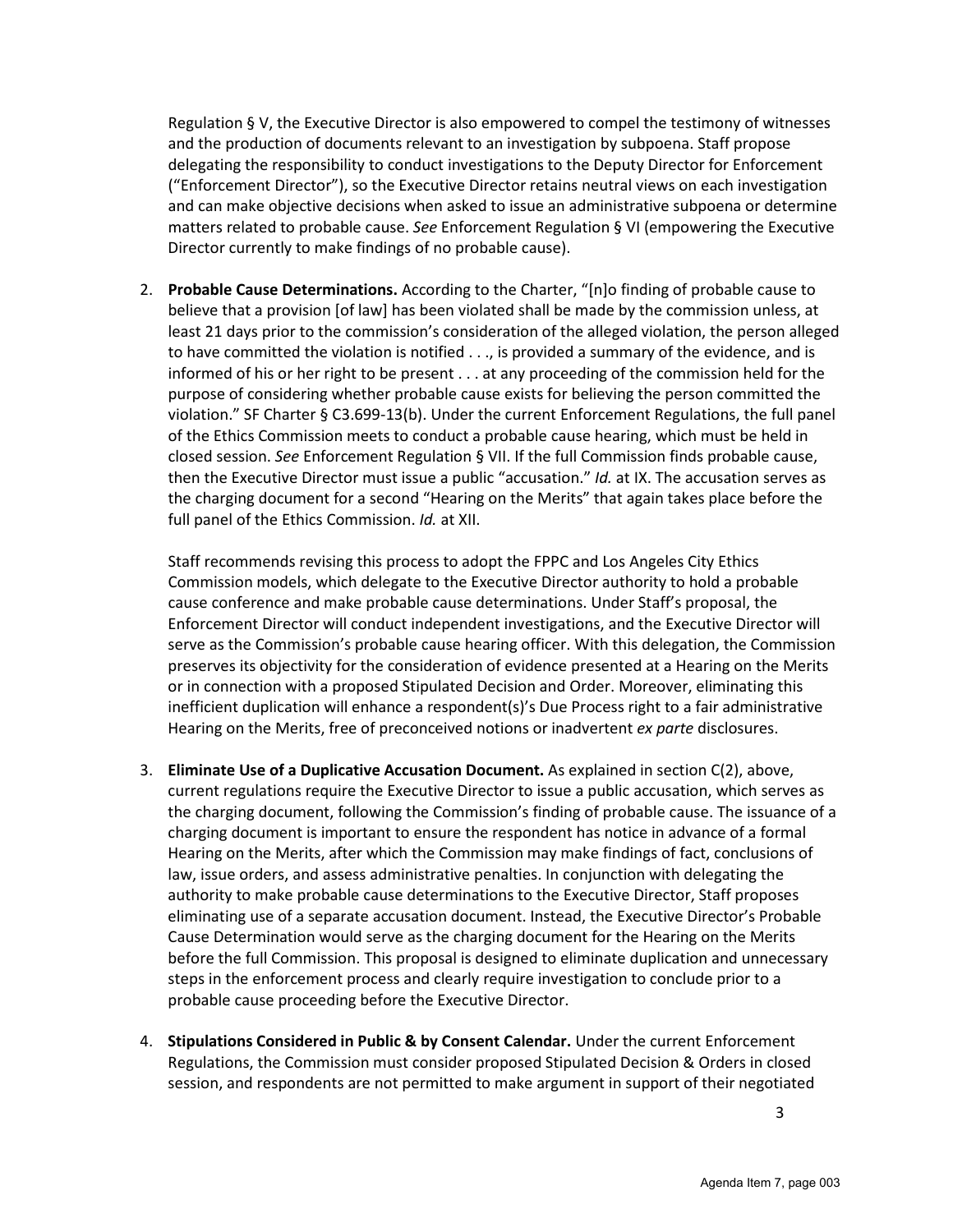settlement. The Charter requires confidentiality through the finding of probable cause, but Stipulated Orders are negotiated based on an agreement that probable cause exists. Staff recommends changing the Enforcement Regulations to require the Commission to consider Stipulations in open session. Both the FPPC and Los Angele Ethics Commission have adopted this policy by regulation in order to advance the goals of fairness and transparency during the Commission's consideration of settlements and to promote confidence in the Commission's deliberative process as consistent, fair, and impartial. Staff also recommends implementing use of a Consent Calendar to agendize Stipulations where the administrative penalty assessed is below a threshold set by the Commission. For the FPPC, that threshold is \$10,000. Each Commissioner will have the right to request an open hearing on any proposed Stipulated Order that was placed on the Consent Calendar within five days of each regular Commission meeting. Absent a request for a hearing by a Commission, members of the public will not have an opportunity to provide public comment and debate regarding each proposed Stipulated Order.

- 5. **Sunshine Ordinance Enforcement.** The Sunshine Ordinance provides for Ethics Commission enforcement power over provisions of that law in two circumstances: (1) To "handle" complaints involving allegations of willful violations of the Sunshine Ordinance, Brown Act, or Public Records Act by elected officials and department heads under Section 67.34; and (2) If enforcement action is not taken by a city or state official 40 days after a complaint is filed under Section 67.35(d). On January 25, 2013, the Commission adopted Regulations for Handling Violations of the Sunshine Ordinance to clarify its role under the Sunshine Ordinance. As adopted, the creation of separate Sunshine Ordinance Regulations divides the Commission's investigative responsibilities into two "tracks" of investigation. To help promote easier access to and better understanding of the Commission's investigative processes, Staff recommends incorporating the Sunshine Ordinance Regulations into one set of agency Enforcement Regulations. Staff will preserve the integrity of the Sunshine Ordinance Regulations, which clarify roles by identifying when the Commission must act.
- 6. **Default Orders.** The current Enforcement Regulations do not address the Commission's authority when respondents default or fail to respond or appear to a notice of Commission action. Staff propose including a process for penalizing respondents who default, which should include entry of Default Orders.
- 7. **Late Filing Fees**. Each ordinance administered by the Commission contains a provision allowing the Commission to assess daily fees for late filed statements or reports. However, only the Campaign Finance Reform Ordinance permits the Commission to waive late filing fees for deadlines that fall on weekends or City holidays. Staff propose adopting a provision in the Enforcement Regulations that permits Staff to waive late filing fees that fall on weekends and holidays for all statements and reports required to be filed by the laws within the Commission's jurisdiction. In addition, Staff proposes incorporating the Commission's late filing fees waiver policy into the Enforcement Regulations, so the public has ready access to all of the Commission's enforcement policies in one place.

#### **D. Next Steps: Stakeholder Engagement Plan**

Public input is critical to ensuring the revised enforcement regulations are as strong, clear, and effective as possible. Accordingly, Staff is planning two Interested Persons meetings the week of September 11.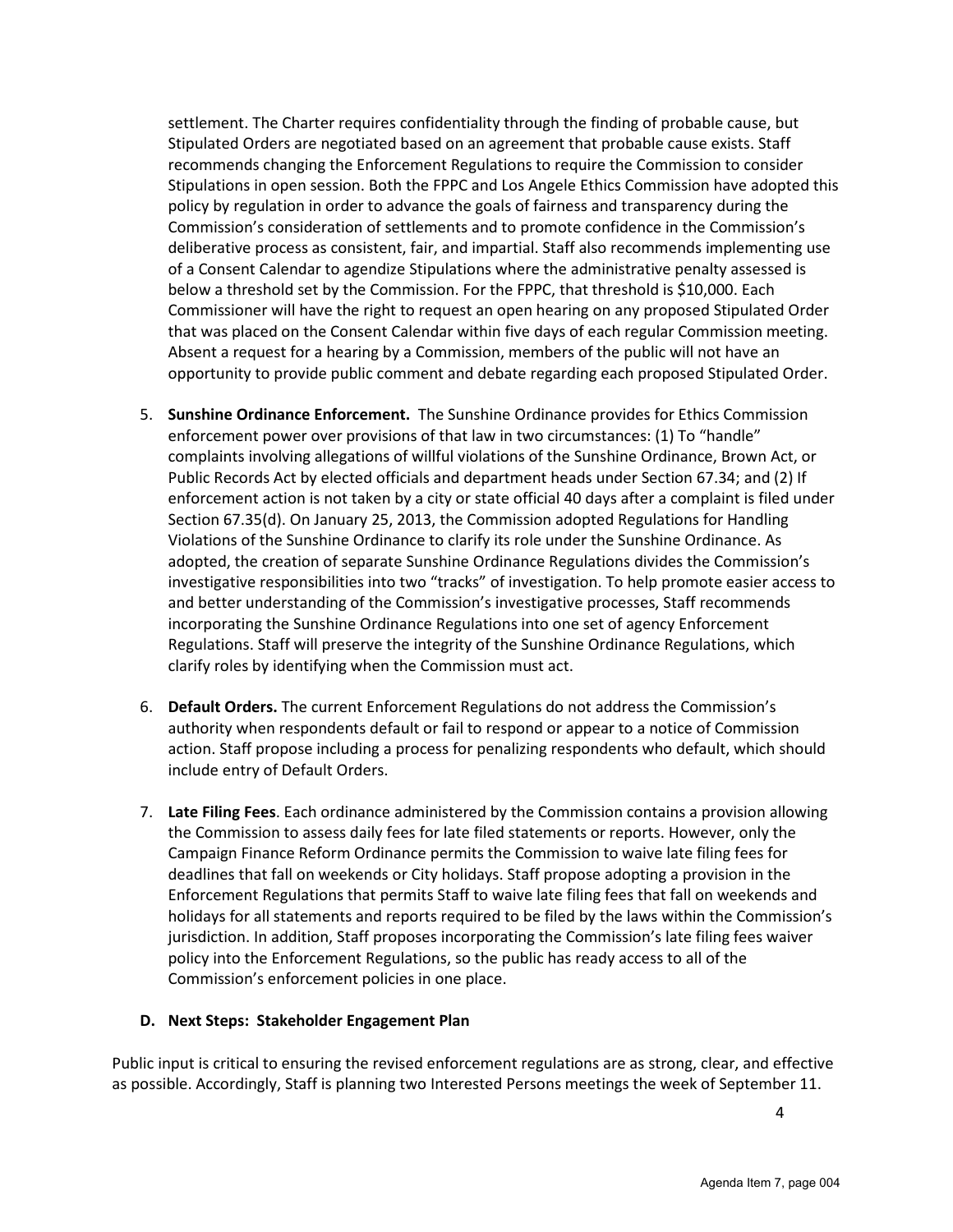We anticipate spending the remainder of September evaluating and incorporating public comment into a draft set of proposed regulations for initial consideration by the Commission during the September 25, 2017, regular meeting. If helpful, Staff will plan to host two additional Interested Persons meetings in October, with the goal of all public comment due to Staff on or before October 15. Staff would then publicly publish the final draft version of the Enforcement Regulations in advance of the Commission's October 30 regular meeting. Because the Commission's Bylaws require a 21-day circulation period before the Commission can adopt a regulation, final action by the Commission on proposed Regulations would likely occur at its meeting on November 27.

After the final vote, the Commission must transmit its proposed regulations to the Board of Supervisors within 24 hours of their adoption. SF Charter § 15.102. A rule or regulation adopted by the Commission becomes effective 60 days after the date of its adoption, unless before the expiration of this 60-day period, two-thirds of all members of the Board of Supervisors vote to veto the rule or regulation. *Id.*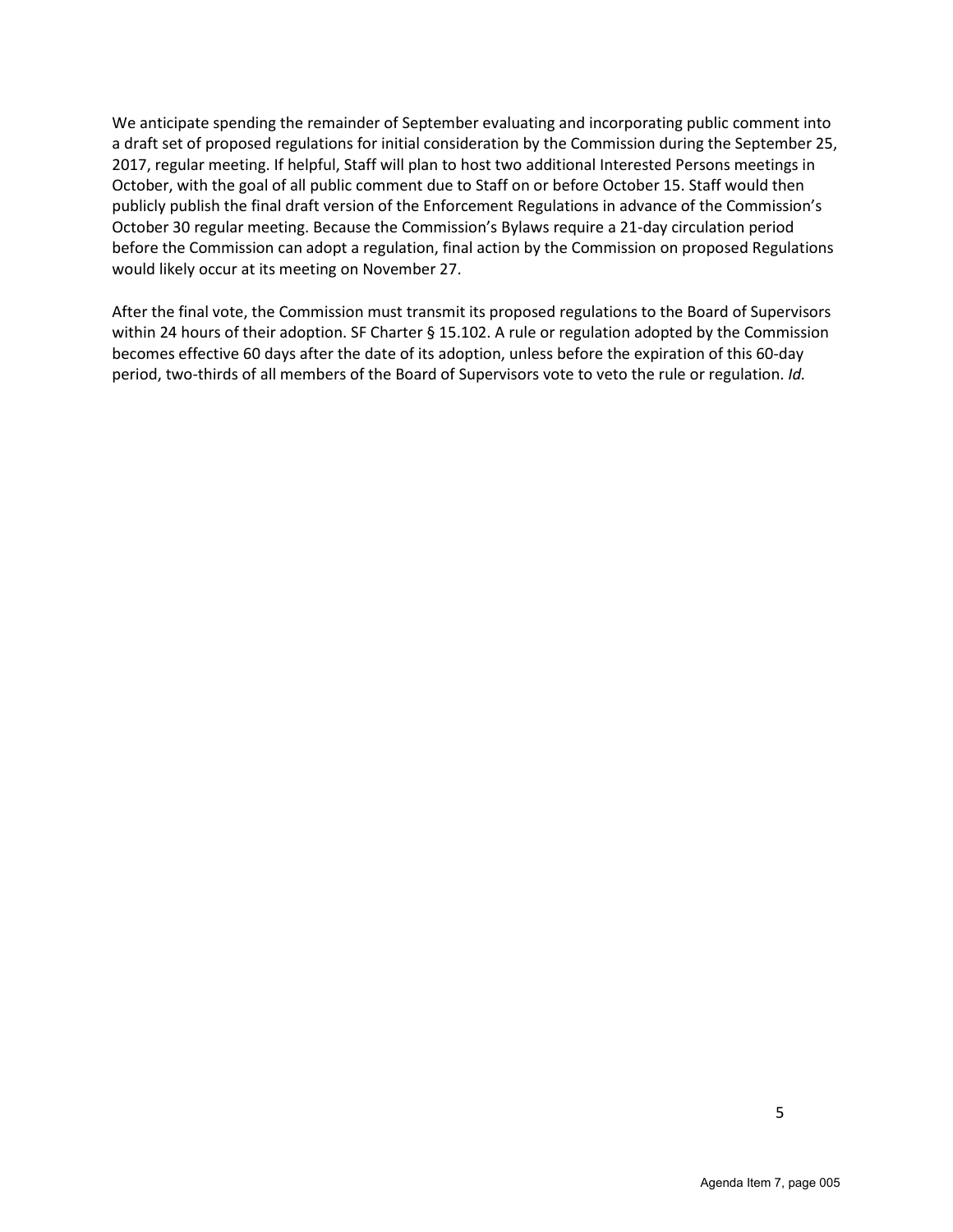

**San Francisco 25 Van Ness Ave., Suite 220**  Ethics Commission **San Francisco, CA 94102 Phone 252-3100 Fax 252-3112** 

# **ETHICS COMMISSION**

# **REGULATIONS FOR INVESTIGATIONS**

# **AND ENFORCEMENT PROCEEDINGS**

*Effective Date: July 5, 1997 Includes technical amendments effective April 13, 2002; Streamlined Process for Complaints Alleging a Failure to File Campaign Finance Disclosure Reports effective August 15, 2004; amendments effective October 10, 2005; amendments effective March 10, 2006; amendments effective November 10, 2006; amendments effective December 18, 2009; amendments effective January 8, 2010; amendments effective November 11, 2011; and amendments effective March 29, 2013; and amendments effective March 28, 2016*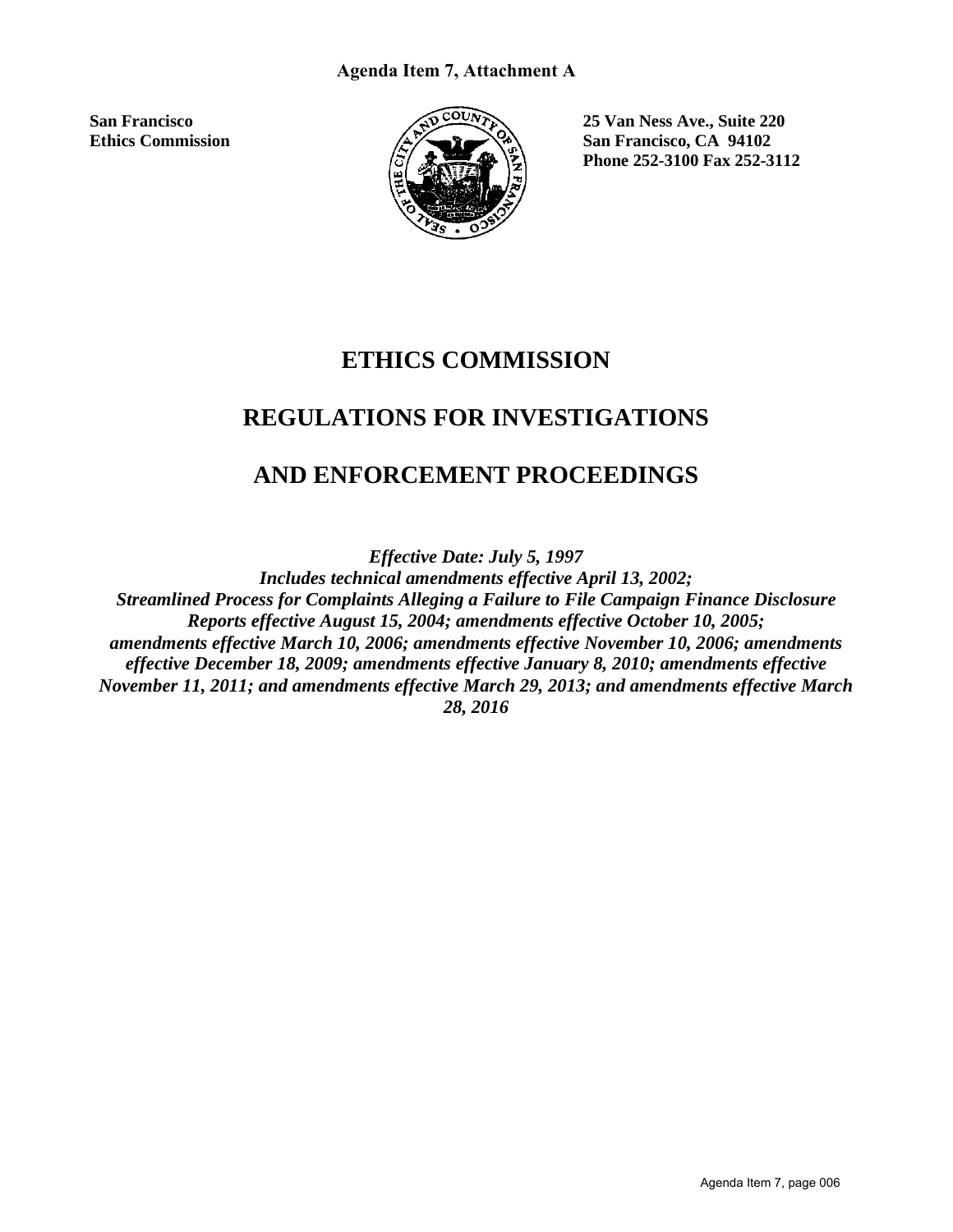### **Table of Contents**

| $\mathbf{I}$ . |                                                                                         |
|----------------|-----------------------------------------------------------------------------------------|
| II.            |                                                                                         |
| III.           |                                                                                         |
| IV.            |                                                                                         |
| V.             |                                                                                         |
| VI.            | Determination That There is Not Probable Cause to Believe a Violation of Law Has        |
| VII.           | Recommendation That There is Probable Cause to Believe a Violation of Law Has           |
| VIII.          | Probable Cause Hearing; Determination of Whether and How to                             |
| IX.            |                                                                                         |
| X.             |                                                                                         |
| XI.            | Discovery of Exculpatory Information and Dismissal of Complaint Prior to Hearing on the |
| XII.           |                                                                                         |
| XIII.          |                                                                                         |
| XIV.           |                                                                                         |
| XV.            |                                                                                         |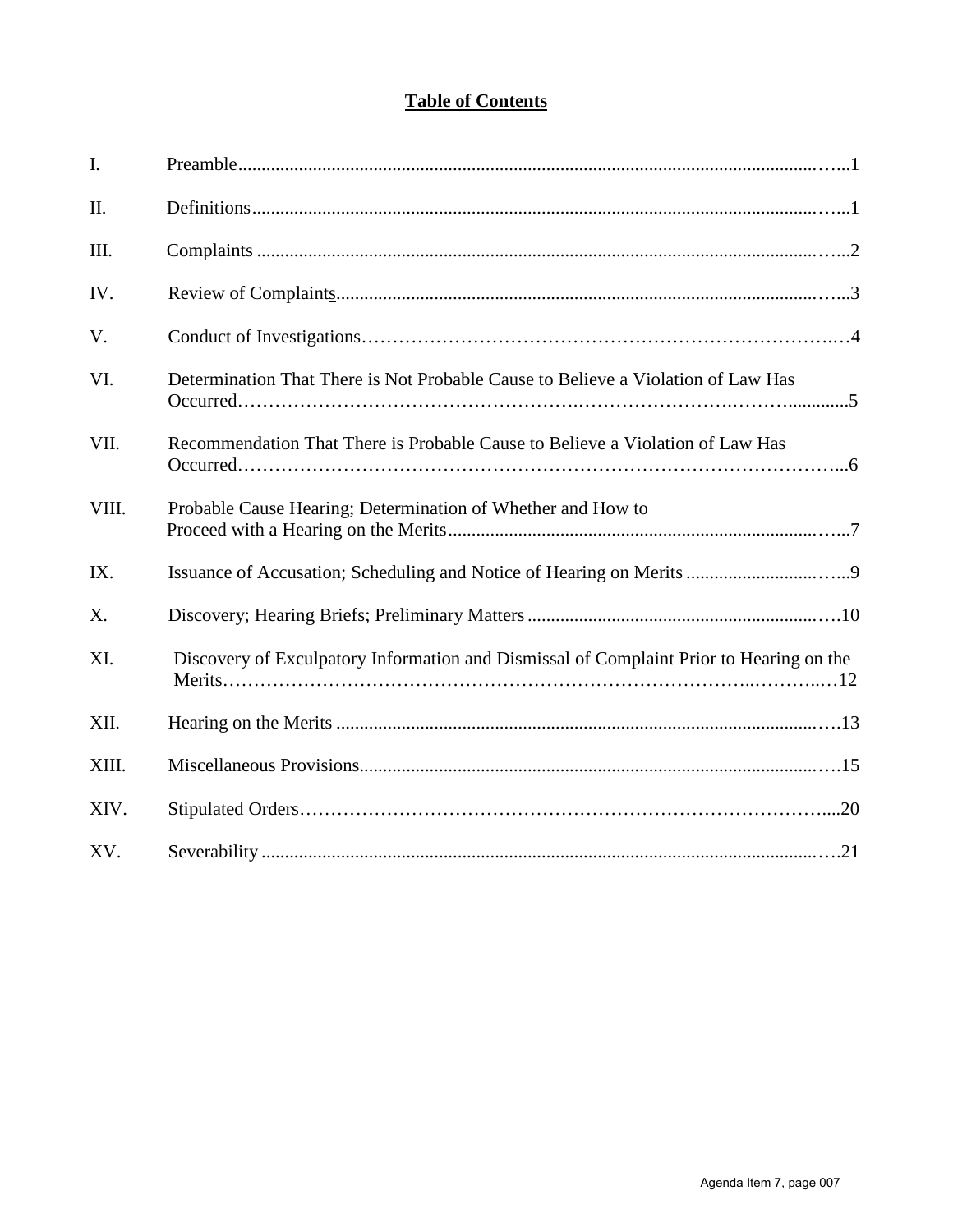#### **I. PREAMBLE**

These Regulations of the San Francisco Ethics Commission are promulgated in order to ensure the fair, just, and timely resolution of complaints presented to the Commission that allege violations of laws within the Commission's jurisdiction by:

1. Setting and maintaining objective standards for the investigation and prosecution of matters brought before the Commission;

2. Eliminating any political or improper influence in the investigation and prosecution of persons accused of ethics violations;

3. Protecting the privacy rights of those accused of ethics violations by maintaining the confidentiality of complaints filed with, and investigations conducted by, the Commission;

4. Setting and enforcing reasonable time limits within which enforcement proceedings should be completed;

5. Coordinating and sharing with other governmental agencies the responsibility for investigations and prosecutions of complaints, whenever consistent with the interests of justice;

6. Delegating to the Commission staff maximum discretion in the handling and resolution of complaints at staff level, while retaining oversight of those staff activities.

# **II. DEFINITIONS**

For purposes of these Regulations, the following definitions shall apply:

A. "Business day" means any day other than a Saturday, Sunday, City holiday, or a day on which the Commission office is closed for business.

B. "City" means the City and County of San Francisco

C. "Commission" means the Ethics Commission.

D. "Complainant" means a person or entity that makes a complaint.

E. "Credible" means offering reasonable grounds for being believed.

F*.* "Day" means calendar day unless otherwise specifically indicated. If a deadline falls on a weekend or City holiday, the deadline shall be extended to the next working day.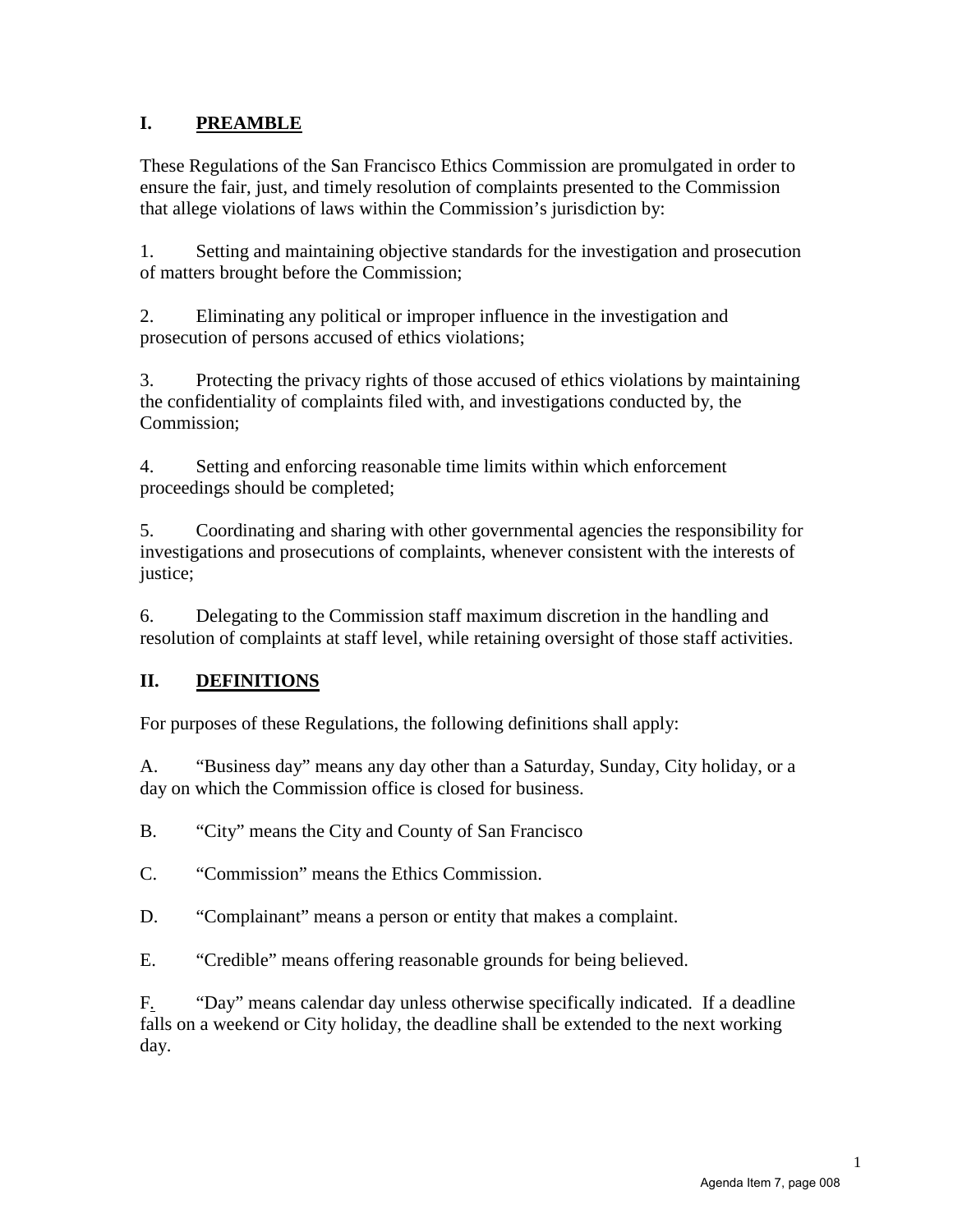G. "Deliver" means transmit by U.S. mail or personal delivery to a person or entity or to an agent authorized to accept delivery on behalf of the person or entity. For purposes of these Regulations, delivery may be made by leaving copies of the material with a responsible person at either the residence or place of business of the person or entity to whom the material is directed. The Commission, the Executive Director or a respondent receiving material may consent to any other means of delivery, including delivery by e-mail or fax. In any proceeding, following a determination of probable cause, the Commission Chair or designated Commissioner or hearing officer may order that delivery of briefs or other materials be accomplished by e-mail.

H. "Enforcement action" means an action pursuant to San Francisco Charter section C3.699-13.

I. "Exculpatory information" means information tending to show that the respondent is not guilty of the alleged violations.

J. "Executive Director" means the Executive Director of the Commission or the Executive Director's designee.

K. "Mitigating information" means information tending to excuse or reduce the significance of the respondent's conduct.

L. "Probable cause" means that based on the evidence presented there is reason to believe that the respondent committed a violation of law.

M. "Respondent" means a person or entity that is alleged in a complaint to have committed a violation of law.

N. "Stipulated order" means an order regarding a complaint the terms of which have been agreed to by both the Executive Director and the respondent.

O. "Violation of law" means a violation of City laws relating to campaign finance, lobbying, campaign consulting, conflicts of interest, or governmental ethics, and State laws relating to campaign finance, conflicts of interest, or governmental ethics, including, but not limited to: San Francisco Charter section 15.100 et seq. and Appendix C (ethics); the San Francisco Campaign and Governmental Conduct Code; the Political Reform Act of 1974, Government Code section 81000 et seq.; Government Code section 1090 et seq.; and Government Code section 3201, et seq.

# **III. COMPLAINTS**

#### **A. Formal Complaints.**

1. Any person or entity may file a formal complaint alleging a violation of law. Formal complaints must be made in writing on a form specifically provided by the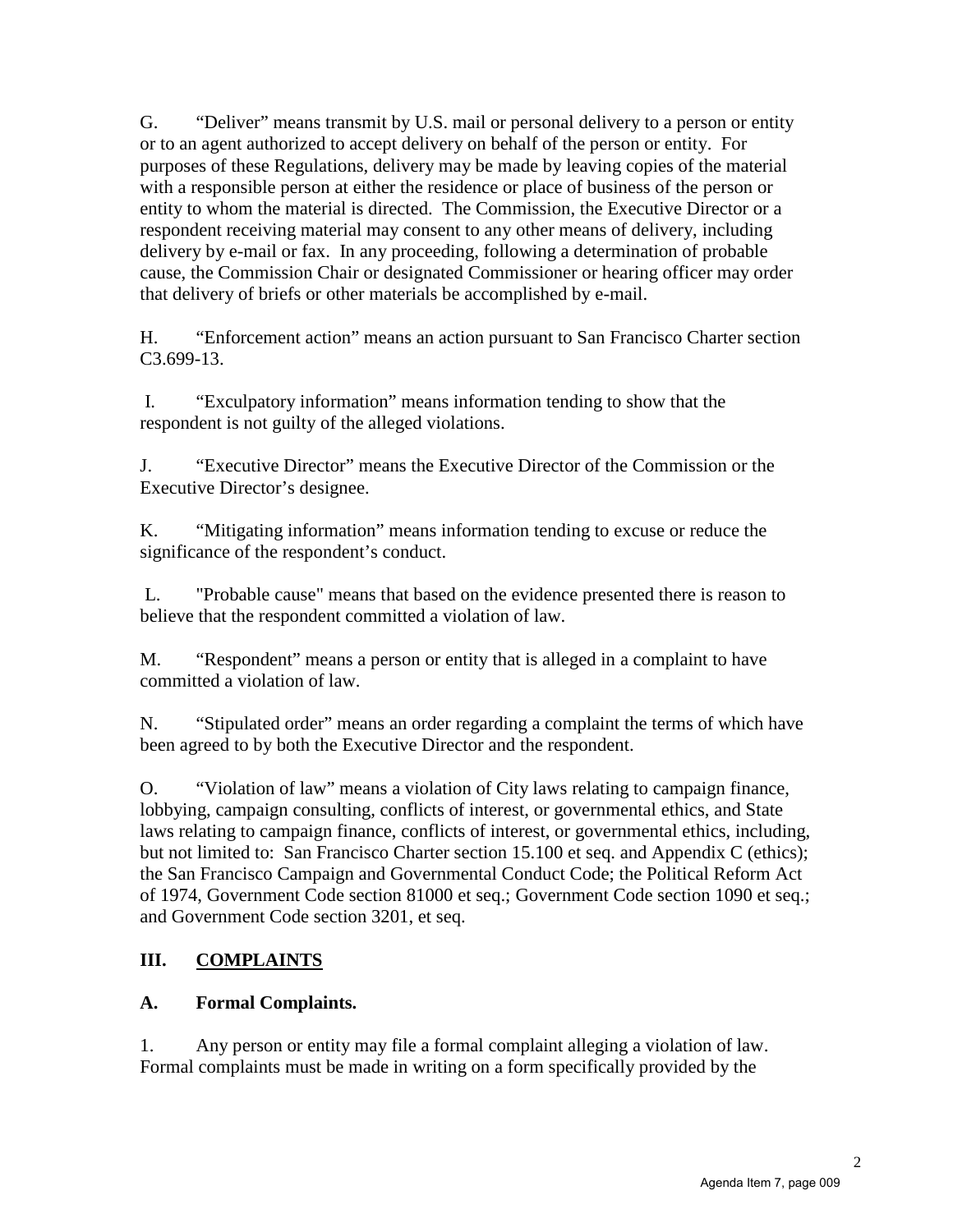Commission staff. Formal complaints must include the following information, upon the complainant's information and belief:

- (a) the name and address of the respondent;
- (b) the provision(s) of law allegedly violated;
- (c) the facts constituting the alleged violation(s);
- (d) the names and addresses of witnesses, if any; and
- (e) identification of documents or other evidence which may prove the facts constituting the alleged violation(s), if any.

2. Formal complaints may be filed anonymously. Any formal complaint not filed anonymously must be verified and signed by the complainant under penalty of perjury. If the complainant is an entity, the complaint must be verified and signed under penalty of perjury by an authorized officer or agent of the entity.

3. The Executive Director shall process and review all formal complaints, following the process described in Section IV.

**B. Informal Complaints.** Any person or entity may file an informal complaint alleging a violation of law by submitting a complaint by telephone, in person, or in writing other than on the form prescribed by the Commission. The Executive Director shall have no obligation but has the discretion to process and review informal complaints.

**C. Complaints Initiated by the Executive Director.** The Executive Director may initiate complaints. These complaints need not conform to the requirements for formal complaints specified in subsection A of this Section.

**D. Complaints Alleging a Violation of the Sunshine Ordinance.** Any complaint that alleges a violation of the San Francisco Sunshine Ordinance shall be governed by the Ethics Commission Regulations for Violations of the Sunshine Ordinance.

#### **IV. REVIEW OF COMPLAINTS**

**A. Preliminary Review**. The Executive Director must conduct a preliminary review of each formal complaint. This inquiry may include reviewing relevant documents, communicating with the complainant, communicating with the respondent, and any other inquiry to determine whether a full investigation is warranted.

- 1. Whistleblower Retaliation Complaint Timeframes and Report to Commission
	- (a) Ethics Commission Staff will initiate a preliminary review of any complaint it receives that alleges retaliation under Campaign & Governmental Conduct Code,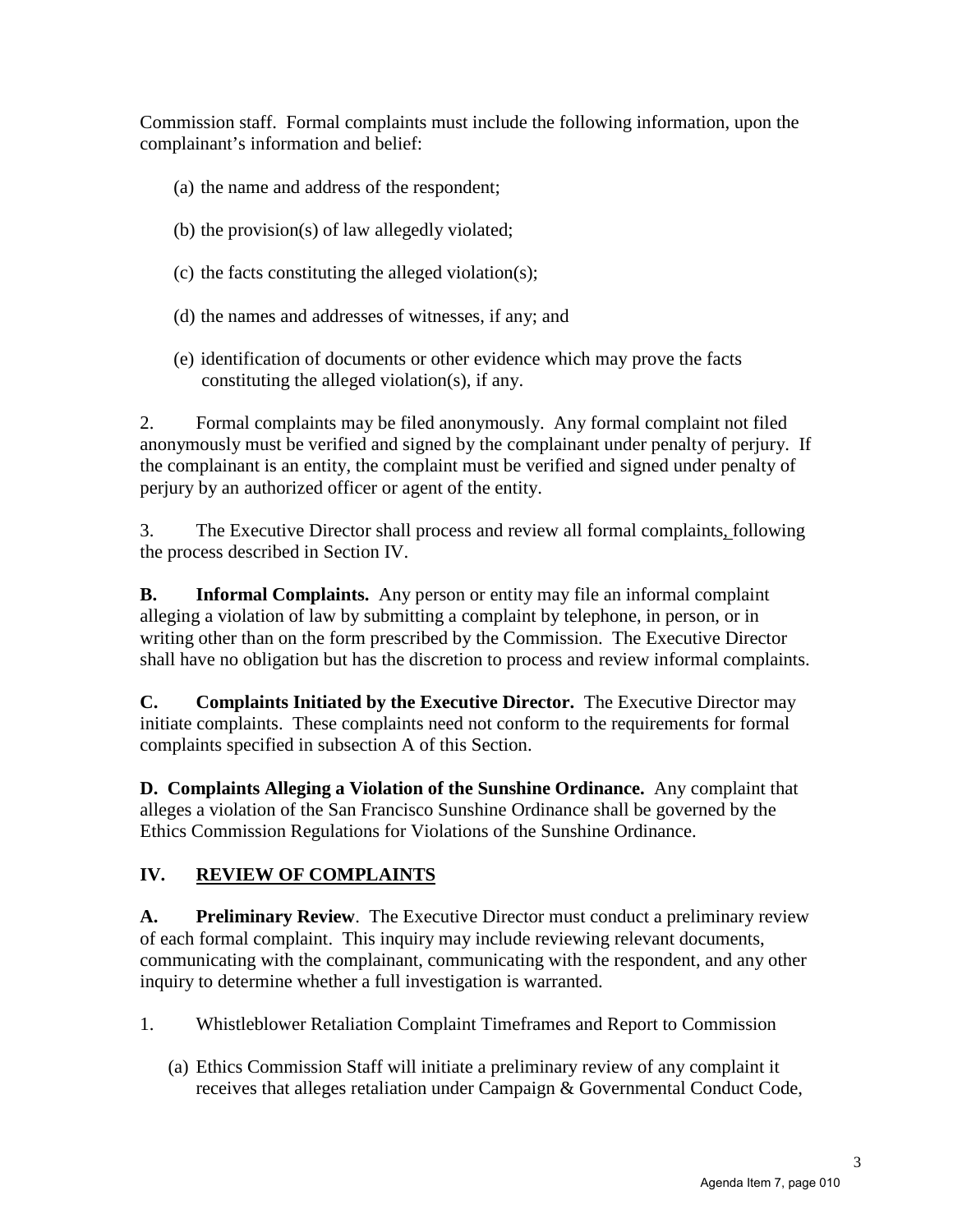Article IV, Chapter 1, § 4.100, *et seq.* within two business days of receiving the complaint, and will work to complete the preliminary review within 90 days of receipt.

- (b) No less than quarterly, the Executive Director shall provide a summary to the Commission of the status of all complaints received that allege Whistleblower retaliation that remain under preliminary review, and for matters that have been pending for over 90 days, an explanation for why the Ethics Commission Staff has no completed the preliminary review and a target date for its completion.
- (c) Ethics Commission Staff will notify any complainant who has alleged retaliation under Campaign & Governmental Conduct Code, Article IV, Chapter 1, § 4.100, *et seq.* and whose complaint remains under preliminary review 90 days after receipt of that complaint that it remains under preliminary review. Subsequent notice shall be provided to the complainant at the end of every additional 90 days that the complaint remains under preliminary review. Ethics Commission Staff providing such notification may not provide any details about its preliminary review, except as necessary to conduct the investigation.

**B. Dismissal of Complaint.** Based on the allegations and information contained in a complaint, and the Executive Director's preliminary review, the Executive Director may dismiss the complaint if the allegations do not warrant further action for reasons that may include, but are not limited to:

- 1. Credible evidence clearly refutes the allegations.
- 2. The allegations, if true, do not constitute a violation of law within the Commission's jurisdiction.
- 3. The complaint contains an expression of opinions, rather than specific allegations.
- 4. The allegations contained in the complaint are already under investigation, or already have been resolved, by the Commission or another law enforcement agency.

If the Executive Director dismisses a complaint under this section, the Executive Director shall take no further action on the complaint, except that he or she may: 1) inform the complainant of the Executive Director's decision; 2) at his or her discretion, issue a warning letter to the respondent; or 3) at his or her discretion, refer the complaint to another agency for its appropriate action.

The Executive Director shall provide a monthly summary to the Commission of each complaint dismissed, including the reasons for dismissal, provided that such information shall comply with the confidentiality requirements of the Charter.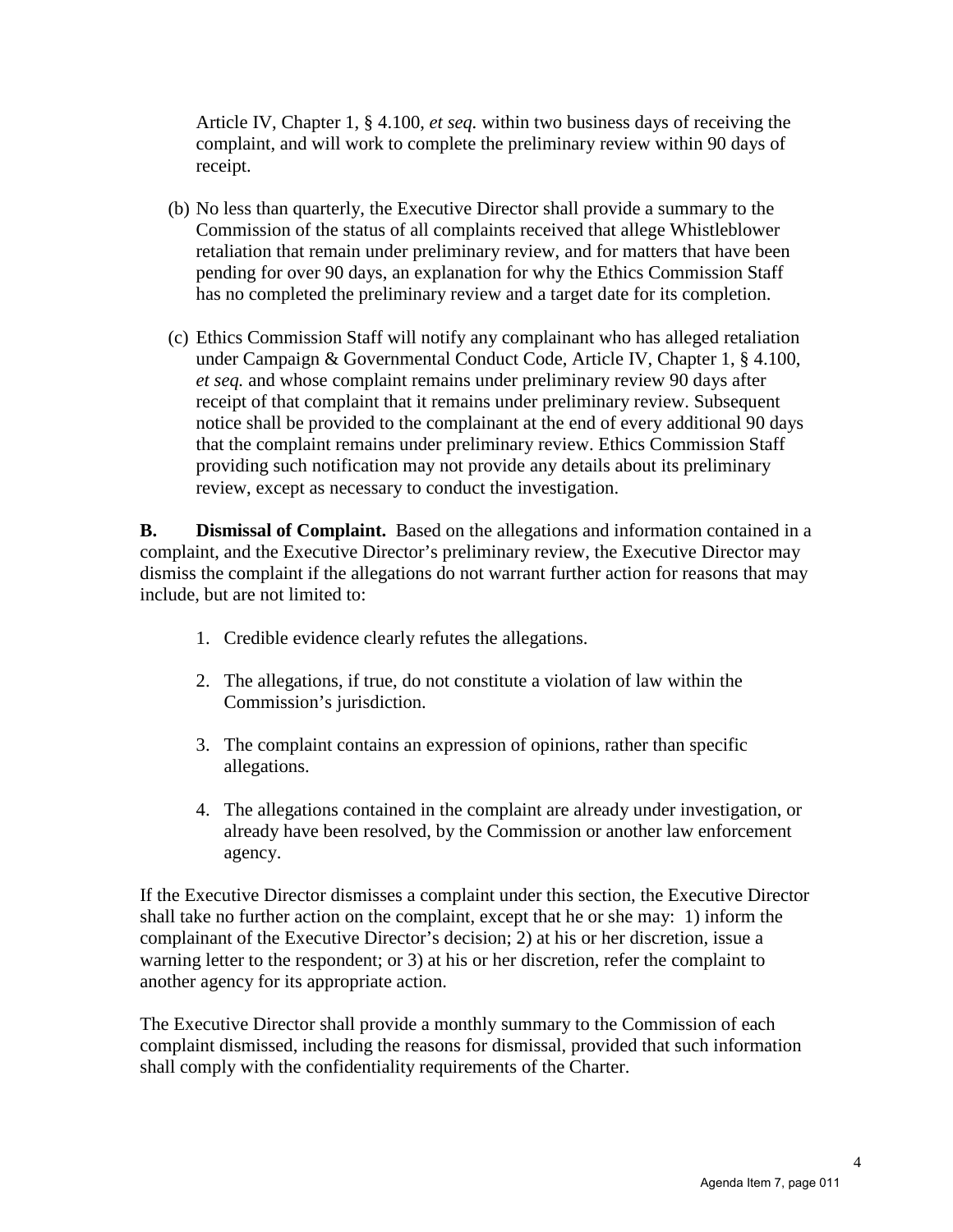**C. There is Reason to Believe a Violation May Have Occurred.** If, based on the allegations and information contained in a complaint, and the Executive Director's preliminary review, the Executive Director determines that there is reason to believe that a violation of law may have occurred, the Executive Director shall immediately forward the complaint to the District Attorney and the City Attorney.

Within ten business days after receipt of the complaint, the District Attorney and City Attorney shall inform the Commission whether the District Attorney or City Attorney has initiated or intends to pursue an investigation of the complaint.

If neither the District Attorney nor City Attorney intends to pursue an investigation, the Executive Director shall, within 14 days of such notification, inform the complainant in writing of the action, if any, that he or she has taken or plans to take on the complaint, together with the reasons for such action or non-action. If the Executive Director has not informed the complainant of the action that he or she has taken or plans to take on the complaint within 14 days, the complainant shall be notified of the reasons for the delay and shall subsequently receive notification as provided above.

# **V. CONDUCT OF INVESTIGATIONS**

**A. Factual Investigation.** The Executive Director's investigation may include, but shall not be limited to, the interview of the respondent(s) and any witnesses, the deposition of respondent(s) and/or witnesses, and the review of documentary and other evidence.

**B. Subpoenas.** During an investigation, the Executive Director may compel by subpoena the testimony of witnesses and the production of documents relevant to the investigation.

#### **VI. DETERMINATION THAT THERE IS NOT PROBABLE CAUSE TO BELIEVE A VIOLATION OF LAW HAS OCCURRED**

**A. Executive Director Determination and Calendaring.** If the Executive Director determines that there is not probable cause to believe that a violation of law has occurred, the Executive Director shall inform the Commission of that determination and provide clear and concise reasons supporting that determination. Thereafter any member of the Commission may cause the item to be calendared for consideration by the full Commission in a closed session at the next Commission meeting held no sooner than ten days after the date the Executive Director informs the Commission of the Executive Director's determination. A Commissioner's request that a complaint be calendared for consideration by the full Commission must be received by the Executive Director not less than five days prior to the date of the meeting, so that the Executive Director may comply with the applicable notice and agenda requirements.

**B. Commission Decision Not to Dismiss.** If the matter is calendared for consideration by the Commission, and if the Commission decides that there is reason to believe that a violation of law may have occurred, the Commission shall direct the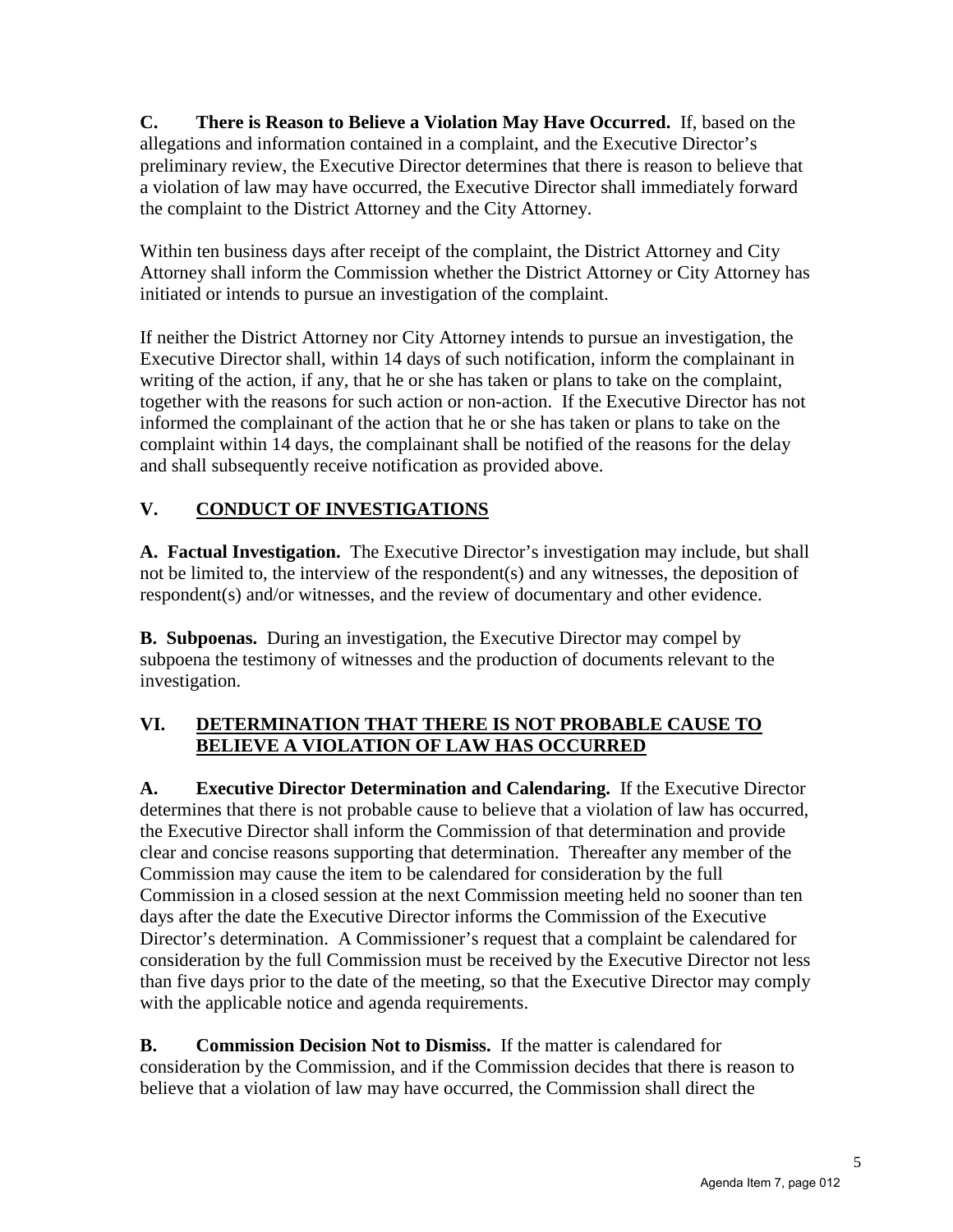Executive Director either to investigate the matter further or to prepare a probable cause report and schedule a probable cause hearing.

**C. Commission Decision to Dismiss.** If the matter is calendared for consideration by the Commission, and if the Commission decides that there is not reason to believe that a violation of law may have occurred, the Commission shall take no further action on the complaint other than: 1) inform the complainant and respondent of the Commission's decision; 2) at the Commission's discretion, issue a warning letter to the respondent; or 3) at the Commission's discretion, refer the complaint to another agency for its appropriate action.

**D. Commission Decision Not to Calendar.** If the Executive Director determines that there is not probable cause to believe that a violation of law has occurred, and if after the Executive Director informs the Commission of the determination the Commission does not calendar the matter for consideration pursuant to section VI(A), the Executive Director shall take no further action except that he or she may: 1) inform the complainant and respondent of the Executive Director's decision; 2) at his or her discretion, issue a warning letter to the respondent; or 3) at his or her discretion, refer the complaint to another agency for its appropriate action.

# **VII. RECOMMENDATION THAT THERE IS PROBABLE CAUSE TO BELIEVE A VIOLATION OF LAW HAS OCCURRED**

**A. Probable Cause Report.** When the Executive Director determines there is probable cause to believe a violation of law has occurred, the Executive Director shall prepare a written "probable cause report" and schedule a probable cause hearing. The probable cause report shall contain a summary of the laws that the Executive Director believes the respondent(s) violated and evidence gathered through the investigation, including any exculpatory and mitigating information. In the probable cause report, the Executive Director may present statements including hearsay, declarations of investigators or others relating to the statements of witnesses, or the examination of physical evidence. Unless otherwise permitted by the Commission Chair or the Commission Chair's designee for good cause shown, the probable cause report shall not exceed 25 pages excluding attachments.

#### **B. Delivery of Probable Cause Report and Notice of Probable Cause Hearing.** The Executive Director shall deliver to each respondent a copy of the probable cause report, with written notice of the date, time and location of the probable cause hearing, at least 45 days in advance of the hearing date. The notice shall inform each respondent that he or she has the right to be present and represented by counsel at the probable cause hearing.

# **C. Response to the Probable Cause Report.**

1. Each respondent may submit a written response to the probable cause report. The response may contain legal arguments, a summary of evidence, and any mitigating or exculpatory information. Unless otherwise permitted by the Commission Chair or the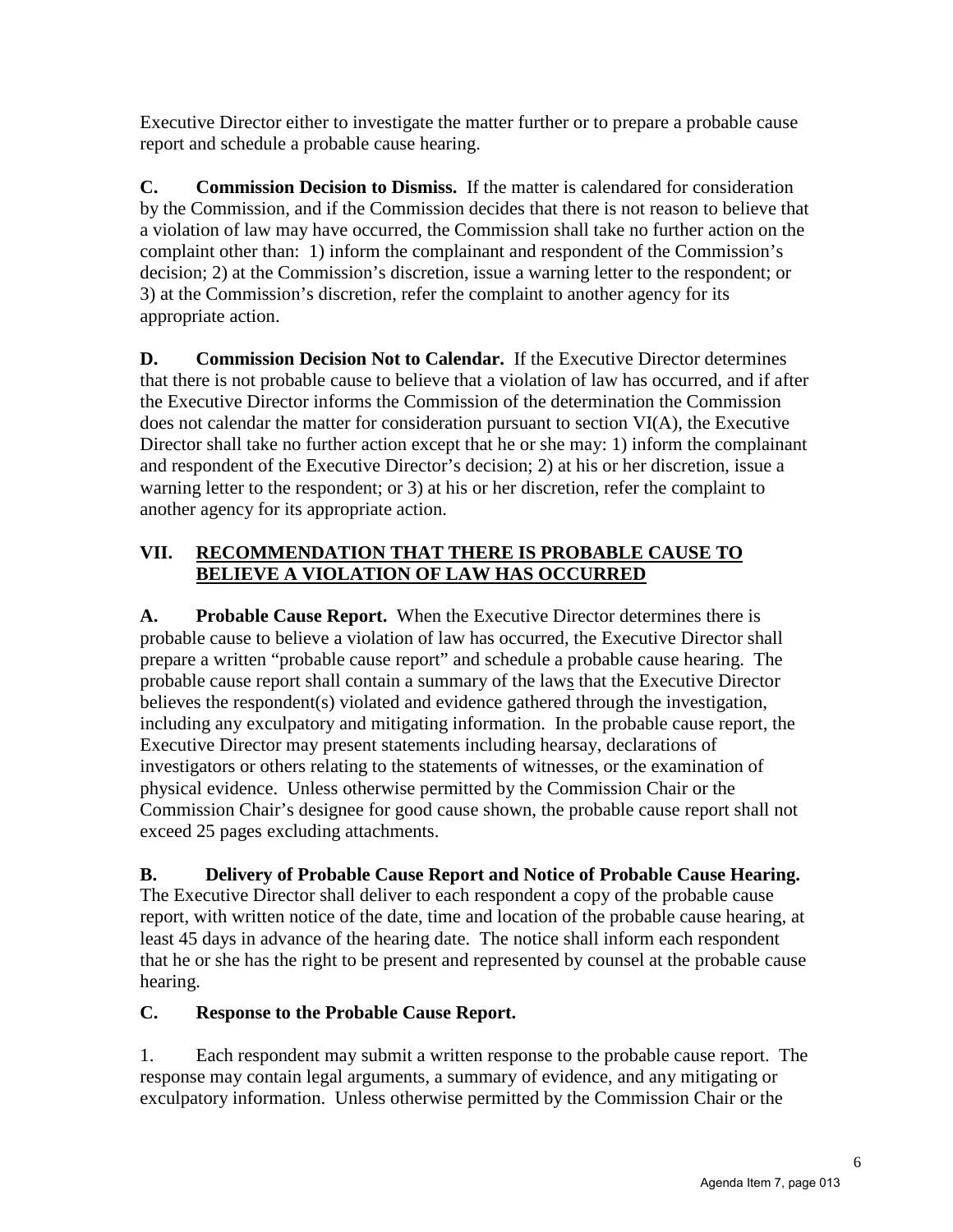Commission Chair's designee for good cause shown, the response shall not exceed 25 pages excluding attachments.

2. Each respondent who submits a response must deliver the response no later than 20 days prior to the date of the probable cause hearing. Unless the parties agree to deliver materials by email, the respondent must deliver a total of eight copies of the response to the Executive Director. The Executive Director must then immediately distribute copies of the response to the Commission. The respondent must also deliver one copy of the response to every other respondent named in the probable cause report.

**D. Rebuttal**. The Executive Director may submit evidence or argument in rebuttal to a response. If the Executive Director chooses to do so the Executive Director must deliver the rebuttal to the Commission and each respondent named in the probable cause report no later than seven days prior to the date of the probable cause hearing. Unless otherwise permitted by the Commission Chair or the Commission Chair's designee for good cause shown, the rebuttal shall not exceed ten pages excluding attachments.

#### **VIII. PROBABLE CAUSE HEARING; DETERMINATION OF WHETHER AND HOW TO PROCEED WITH A HEARING ON THE MERITS**

# **A. General Rules and Procedures.**

1. Unless otherwise decided by the Commission, the Commission shall sit as a hearing panel to conduct the probable cause hearing. The Commission may assign one of its members to conduct the probable cause hearing and submit a report and recommendation to the Commission.

2. The hearing shall be closed to the public to the extent permitted by state law, unless the respondent requests that the probable cause hearing be held in public.

3. Unless otherwise decided by the Commission, formal rules of evidence shall not apply to the probable cause hearing. Neither the Executive Director nor the respondent(s) may present live witness testimony at the probable cause hearing.

4. The Commission may find that there is probable cause to believe a violation of law has occurred only if a person of ordinary caution and prudence would conclude, based on the evidence, that there is a reasonable ground to suspect that the respondent has committed the violation.

# **B. Probable Cause Determination.**

1. If the Commission as a whole conducts the probable cause hearing, the Commission shall make the probable cause determination no later than 45 days after the date the hearing is concluded. If the Commission assigns one of its members to conduct the probable cause hearing, the assigned member shall submit a report and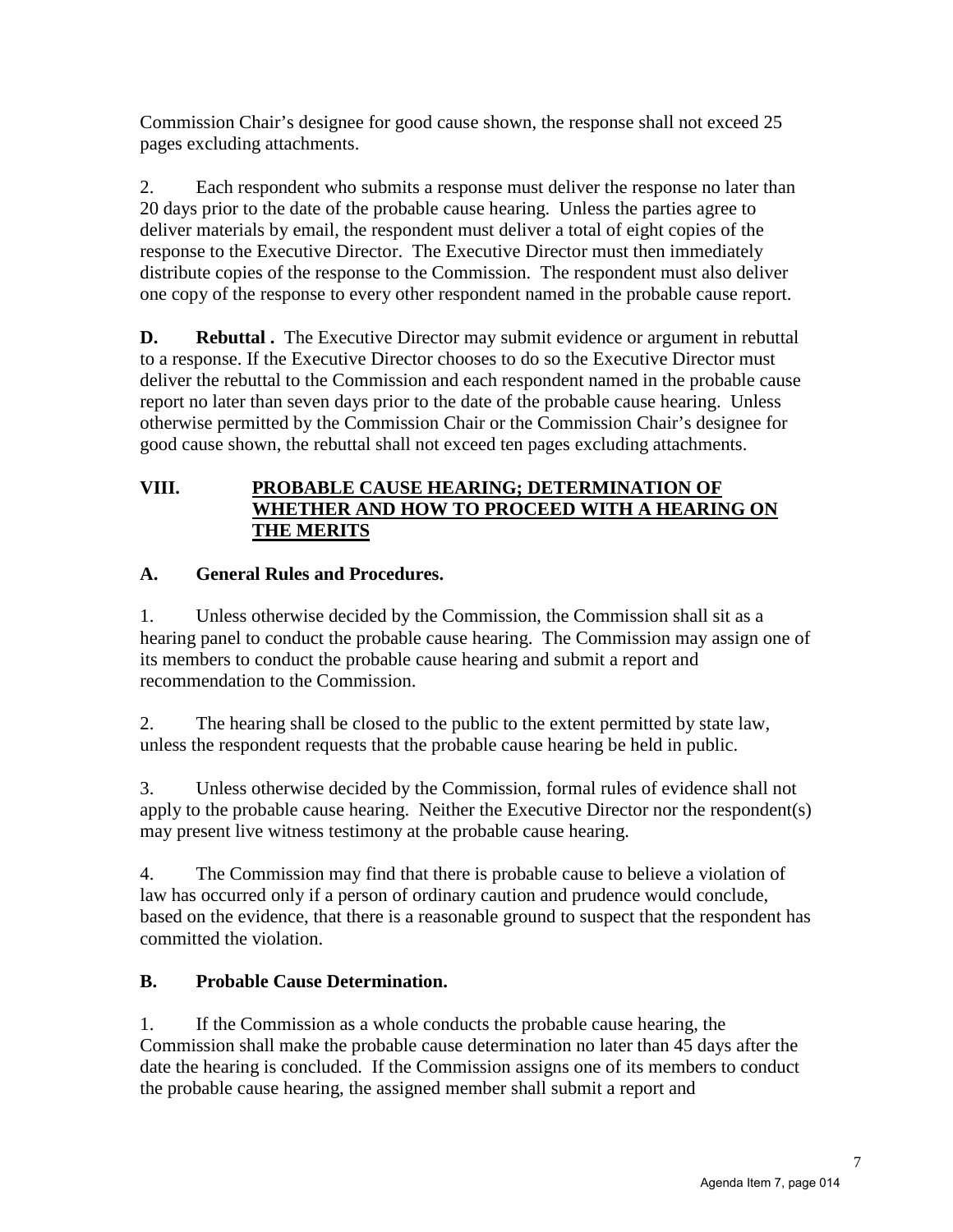recommendation to the Commission no later than 30 days after the date the hearing concludes, and the Commission shall make the probable cause determination no later than 45 days after the assigned member delivers his or her report and recommendation.

2. A determination that there is probable cause to believe that a violation of law has occurred shall be based on the entire record of the proceedings. Each Commissioner who participates in the decision shall certify on the record that he or she personally heard or read the testimony (either in person or by listening to a tape or reading the transcript prepared by a court reporter) and reviewed the evidence, or otherwise reviewed the entire record.

3. The Commission shall not make a finding of probable cause if it is presented with clear and convincing evidence that, prior to the alleged violation:

(a) the respondent had requested and obtained a written opinion from the Commission;

(b) the respondent, in requesting the opinion, disclosed truthfully all the material facts pertinent to the case;

(c) the Commission or its staff issued a formal, written opinion with which both the District Attorney and City Attorney concurred; and

(d) the respondent committed the acts or violations alleged in the complaint in goodfaith reliance upon the formal, written opinion of the Commission.

4. If the Commission determines that there is not probable cause to believe a violation has occurred, the Commission shall dismiss the complaint and take no further action on the complaint, except: 1) inform the complainant and each respondent of the Commission's decision; 2) at the Commission's discretion, issue a warning letter to the respondent; or 3) at the Commission's discretion, refer the complaint to another agency for its appropriate action.

5. If the Commission determines that there is probable cause to believe a violation of law has occurred, the Commission shall announce its determination in open session. The announcement shall contain a summary of the allegations for which the Commission determines there is probable cause to believe a violation of law has occurred and a cautionary statement that each respondent is presumed to be innocent unless and until such time that the allegations are proved in a subsequent hearing on the merits.

#### **C. Determination How to Proceed with Hearing on Merits.**

1. Following a determination of probable cause by the Commission, the Commission shall proceed with a hearing on the merits of the complaint. Unless otherwise decided by the Commission, the Commission shall sit as the hearing panel to hear the merits of the case. The Commission may also sit as the hearing panel to hear the case, with an outside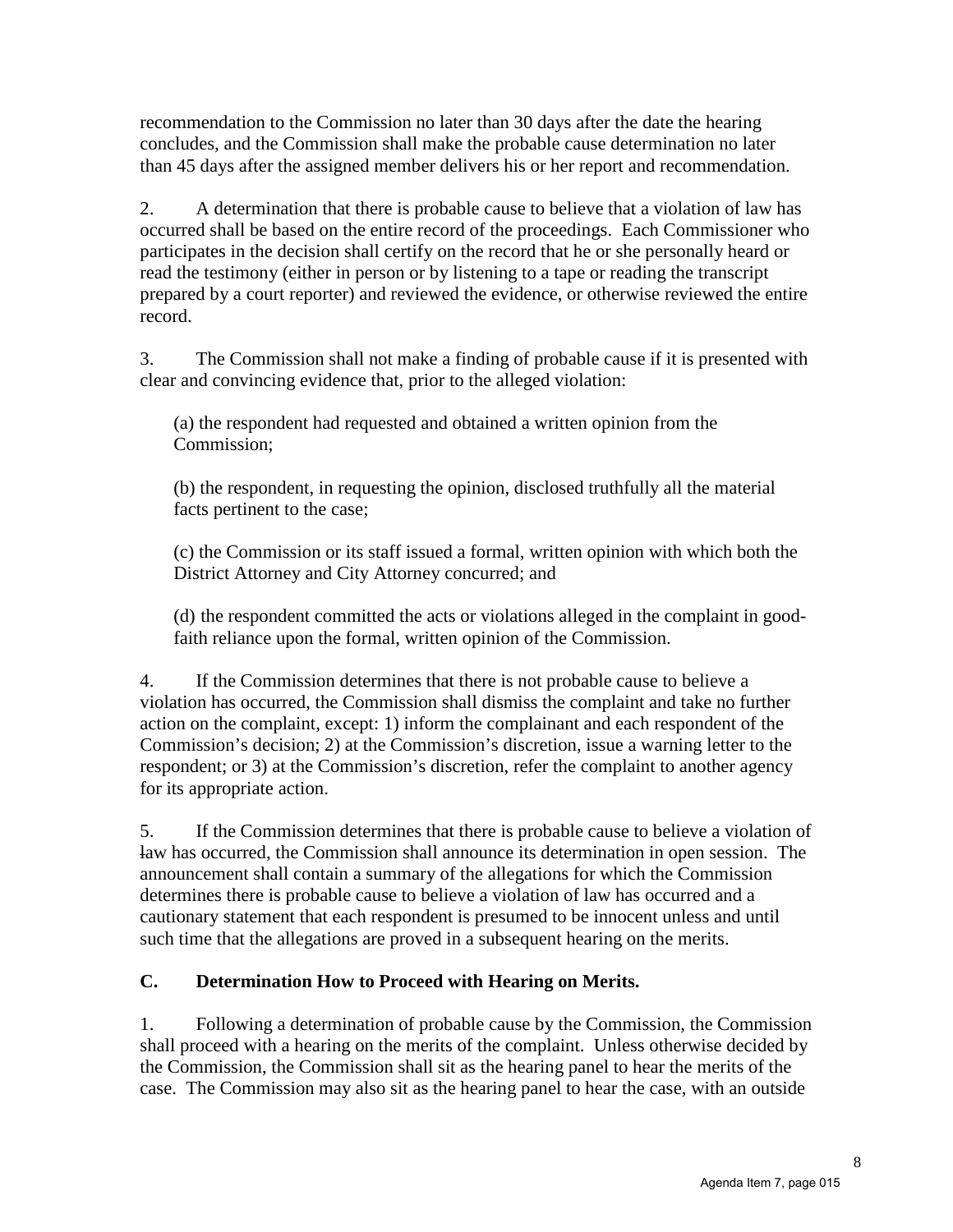hearing officer presiding, or designate an individual Commissioner or an outside hearing officer to hear the case and file a report and recommendation for decision by the Commission.

2. The Commission shall provide for resolution of preliminary matters in advance of the hearing on the merits. Unless otherwise decided by the Commission, the Commission Chair shall hear and decide preliminary matters pursuant to Section X, subsection B. The Commission alternatively may designate an individual Commissioner or an outside hearing officer to hear and decide preliminary matters.

3. The Commissioner or hearing officer assigned to decide preliminary matters shall also be authorized to provide for the issuance of subpoenas.

# **D. Amending Probable Cause Determination.**

Before the Executive Director has scheduled the hearing on the merits, or no later than 60 days prior to the date the hearing on the merits is scheduled to commence, the Executive Director may request that the Commission amend the probable cause determination to add or amend allegations or charges against the respondent. If the Executive Director seeks to amend the probable cause determination, the Executive Director, the respondent(s) and the Commission shall follow the procedures set forth in Sections VII and VIII, and the Executive Director shall issue an amended accusation and notice of the hearing on the merits following the procedures set forth in Section IX.

#### **IX. ISSUANCE OF ACCUSATION; SCHEDULING AND NOTICE OF HEARING ON MERITS**

#### **A. Issuance of Accusation.**

Except as provided in Section XI, following a determination of probable cause by the Commission, the Executive Director shall issue an accusation. The accusation shall clearly specify the provisions of the laws that each respondent allegedly violated and shall set forth the acts or omissions with which each respondent is charged. The accusation shall list only those charges for which the Commission made a determination of probable cause. The Executive Director shall deliver a copy of the accusation to each respondent ten days after the Commission's probable cause determination. The accusation is a public document.

The Executive Director shall present the case in support of the accusation at the hearing on the merits. The accusation shall be the charging document for the purpose of the hearing on the merits. The commission shall not find that any respondent has committed a violation of law if the accusation does not allege such a violation and provide the respondent notice of the basis for the allegation.

#### **B. Scheduling and Notice of Hearing on Merits.**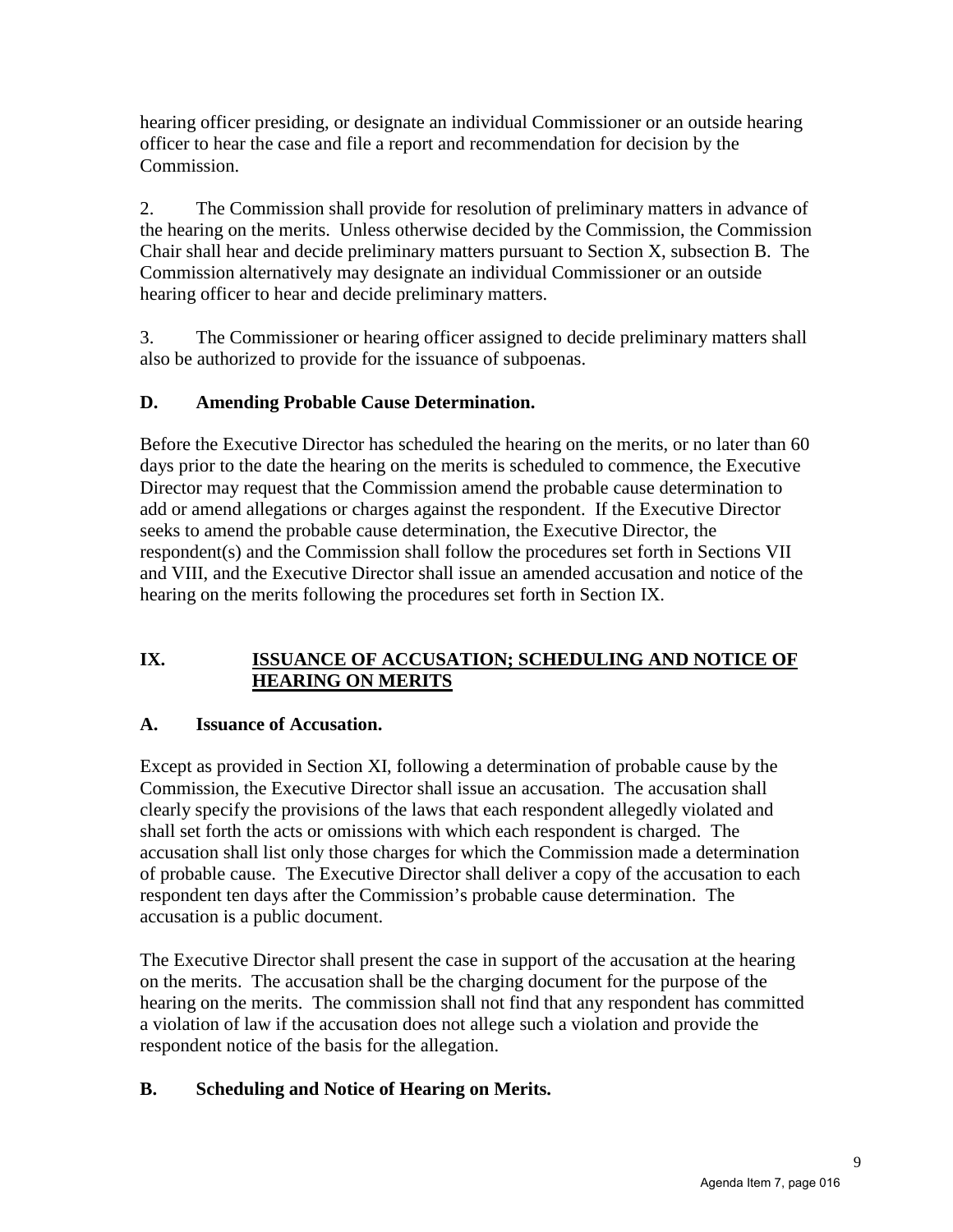The Executive Director shall schedule the hearing on the merits, and deliver written notice of the date, time and location of the commencement of the hearing to each respondent at least 45 days prior to the commencement of the hearing. The notice shall be in substantially the following form:

> "You are hereby notified that a hearing will be held before the Ethics Commission (or name of hearing officer or assigned Commissioner) at \_\_\_ on the \_\_ day of \_\_\_, 20\_\_, at the hour of \_\_\_, at (location of \_\_\_\_\_\_\_\_), upon the charges made in the accusation. You may be present at the hearing, may, but need not, be represented by counsel, may present any relevant evidence, and will be given an opportunity to cross-examine all witnesses testifying against you. You may request the issuance of subpoenas to compel the attendance of witnesses and the production of books, documents or other things by applying to the Commission on or before (date)."

# **X. DISCOVERY; HEARING BRIEFS; PRELIMINARY MATTERS.**

**A. Discovery.** The Executive Director and each respondent shall be entitled to pre-hearing discovery in accordance with the provisions of California Administrative Procedure Act, Government Code, Title 2, Division 3, Part 1, Chapter 5, section 11500 et seq.

#### **B. Resolution of Preliminary and Procedural Matters.**

1. The Executive Director and any respondent may present preliminary matters, unrelated to the merits of the accusation, to the assigned Commissioner or hearing officer designated to hear such matters pursuant to Section VIII, subsection C(2). Preliminary matters may include, but are not limited to, the following:

- (a) procedural matters;
- (b) disqualification of any member of the Commission from participation in the hearing on the merits;
- (c) requests for dismissal of any charges in the accusation because, even if the allegations set forth in the accusation are true, those charges do not state a violation of law as alleged;
- (d) discovery motions; and

(e) any other matters not related to the truth or falsity of the factual allegations in the accusation.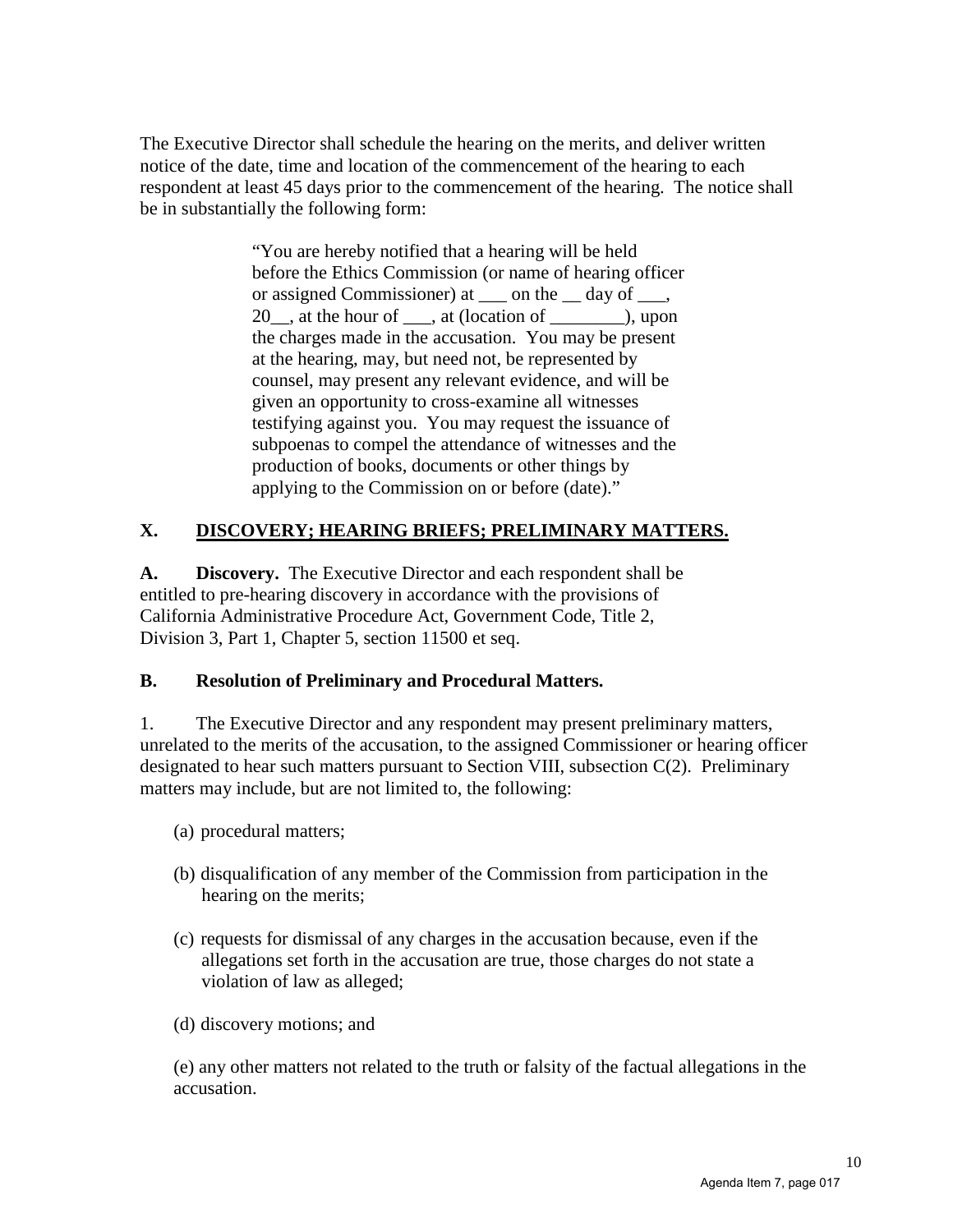2. A request for resolution of preliminary matters must be delivered to the assigned Commissioner or hearing officer no later than 25 days prior to the commencement of a hearing on the merits. At the same time that the request is delivered to the assigned Commissioner or hearing officer, the requester must deliver copies of the request to the Executive Director and every other respondent named in the accusation.

3. The request for resolution of preliminary matters may contain legal arguments and a summary of the facts underlying the request. Unless otherwise permitted by the assigned Commissioner or hearing officer for good cause shown, the request shall not exceed 15 pages excluding attachments.

4. The Executive Director or each respondent may submit a written opposition to a request for resolution of preliminary matters. The opposition must be delivered to the assigned Commissioner or hearing officer no later than ten days after the date of delivery of the request. At the same time that the opposition is delivered to the assigned Commissioner or hearing officer, the party submitting the opposition must deliver copies of the opposition to the Executive Director and every other respondent named in the accusation. Unless otherwise permitted by the assigned Commissioner or hearing officer for good cause shown, the opposition shall not exceed ten pages excluding attachments.

5. The requestor may submit a written reply to an opposition. The reply must be delivered to the assigned Commissioner or hearing officer no later than five days after the date of delivery of the opposition. At the same time that the reply is delivered to the assigned Commissioner or hearing officer, the party submitting the reply must deliver copies of the reply to the Executive Director and every other respondent named in the accusation. Unless otherwise permitted by the assigned Commissioner or hearing officer for good cause shown, the reply shall not exceed five pages excluding attachments.

6. The assigned Commissioner or hearing officer shall issue a written decision on each request for resolution of preliminary matters no later than five days prior to the commencement of the hearing on the merits.

7. The Executive Director or any respondent may submit a written request for reconsideration, by the Commission, assigned Commissioner or hearing officer who will conduct the hearing on the merits, of any decision made on preliminary matters. A party requesting reconsideration shall deliver the request on the Commission, assigned Commissioner or hearing officer, and the Executive Director and any other respondent, no less than three days prior to the hearing on the merits.

8. Before or during the hearing on the merits, the Executive Director and any respondent may file a request for resolution of a procedural matter affecting the conduct of the hearing. This request shall be directed to the Commissioner or hearing officer designated to hear preliminary matters pursuant to Section VIII, subsection C(2). The request shall follow the process outlined by paragraphs 2 through 5 of this section, except that the request may be submitted later than 25 days prior to the commencement of the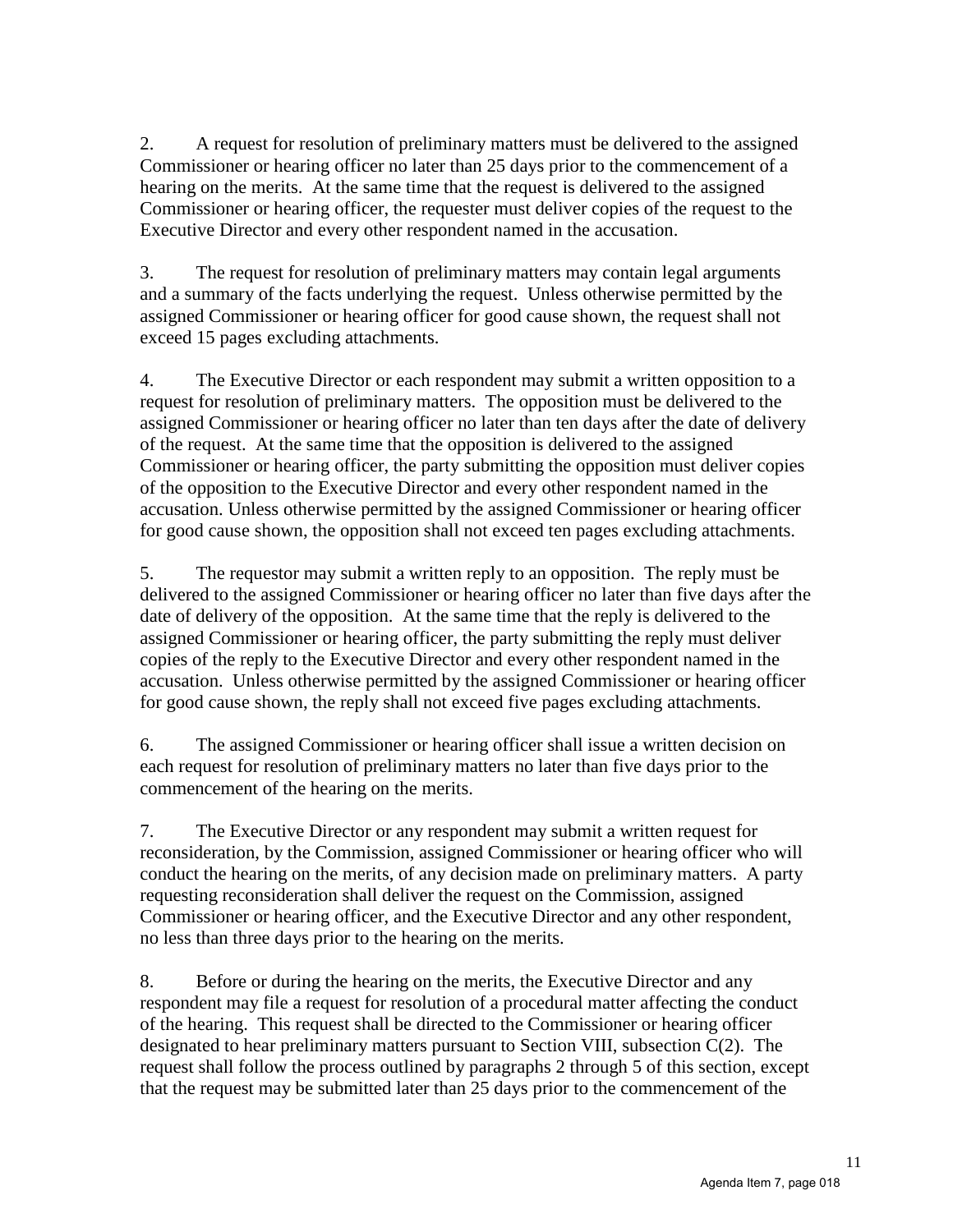hearing on the merits but may not be submitted after the conclusion of the hearing on the merits. If either party requests a written decision, the assigned Commissioner or hearing officer shall issue a written decision no later than 20 days after the date of the request.

# **C. Hearing Briefs.**

The Executive Director shall, and any respondent may, submit a hearing brief. The brief shall outline significant legal arguments and list evidence and witnesses to be presented at the hearing. The brief is not required to list anticipated rebuttal evidence or rebuttal witnesses. Unless the Commission or outside hearing officer agrees to accept briefs by email, six copies of the brief shall be delivered to the Commission, assigned Commissioner, or outside hearing officer no later than 20 days prior to the date the hearing on the merits commences. The Executive Director shall deliver a copy of the Executive Director's brief to each respondent named in the accusation. Each respondent who chooses to submit a brief shall deliver copies of the respondent's brief to the Executive Director and to every other respondent named in the accusation.

#### **D. Issuance of Hearing Subpoenas.**

The Executive Director and any respondent named in the accusation may request the issuance of subpoenas for the attendance of witnesses and for the production of documents at the hearing on the merits. Requests for the issuance of subpoenas should be delivered no later than 20 days prior to the commencement of the hearing on the merits. The request shall be accompanied by a declaration specifying the name and address of the witnesses and setting forth the materiality of their testimony. If the request is for a document subpoena, it shall be accompanied by a declaration which includes the following information: a specific description of the documents sought; an explanation of why the documents are necessary for the resolution of the complaint; and the name and address of the witness who has possession or control of the documents. Subpoenas may be issued upon approval of the Commission or the Commissioner or hearing officer designated by Section VIII, subsection C(2).

#### **XI. DISCOVERY OF EXCULPATORY INFORMATION AND DISMISSAL OF COMPLAINT PRIOR TO HEARING ON THE MERITS**

**A. Discovery of Exculpatory Information.** Following the delivery of the probable cause report, if the Executive Director is aware of or discovers any exculpatory information with respect to any charge listed in the accusation, the Executive Director shall notify the Commission and the respondent(s) of this information.

**B. Dismissal Recommendation.** After a determination of probable cause and before a hearing on the merits, the Executive Director may recommend that the Commission dismiss the complaint. The Executive Director may make such a recommendation based on the Executive Director's discovery of exculpatory information or other good cause. In such situations, if he or she has not done so already, the Executive Director is not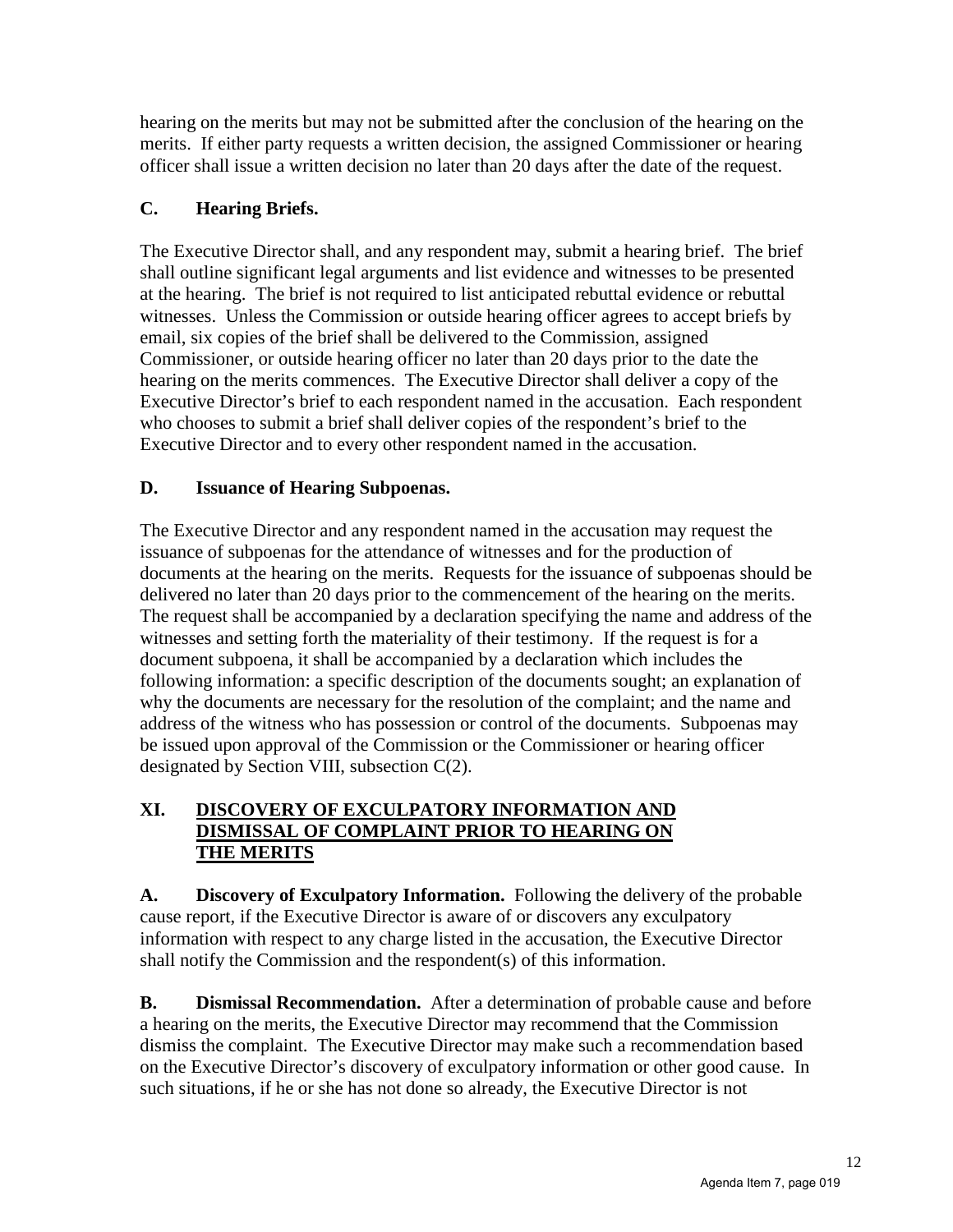required to issue an accusation and the Commission need not hold a hearing on the merits, unless the Commission overrides the Executive Director's dismissal recommendation.

**C. Commission Consideration of Dismissal Recommendation.** The Executive Director shall present the dismissal recommendation and the reasons for the recommendation to the Commission in a public memorandum. Thereafter, any member of the Commission may cause the complaint to be calendared for consideration by the full Commission in open session at the next Commission meeting occurring no sooner than ten days from the date the Executive Director informs the Commission of the Executive Director's recommendation. A Commissioner's request that a complaint be calendared must be received by the Executive Director no fewer than five days prior to the date of the meeting, so that the Executive Director may comply with the applicable notice and agenda requirements. If members of the Commission do not cause the complaint to be calendared, or if in open session a majority of the Commission does not vote to override the dismissal recommendation, the Commission shall take no further action on the complaint except: 1) inform the complainant and each respondent of the Commission's decision; 2) at the Commission's discretion, issue a warning letter to the respondent; or 3) at the Commission's discretion, refer the complaint to another agency for it appropriate action.

**D. Dismissal or Removal of Specific Charges.** After a determination of probable cause and before a hearing on the merits, the Executive Director may decide not to proceed with a specific charge listed in the accusation. If the Executive Director makes such a determination, the Executive Director shall immediately notify in writing the respondent(s) and the Commission or hearing officer. If the Executive Director provides such notice, the Commission shall not find a violation based on the specific charge or violation after a hearing on the merits.

# **XII. HEARING ON THE MERITS**

#### **A. General Rules and Procedures.**

#### 1. Public Hearing

The hearing on the merits shall be open to the public, provided that either the Executive Director or the respondent(s) may request that the Commission, assigned Commissioner or hearing officer exclude any witnesses.

2. Standard of Proof

The Commission may determine that a respondent has committed a violation of law only if a person of ordinary caution and prudence would conclude, based on a preponderance of the evidence, that the respondent has committed the violation.

3. Rules of Evidence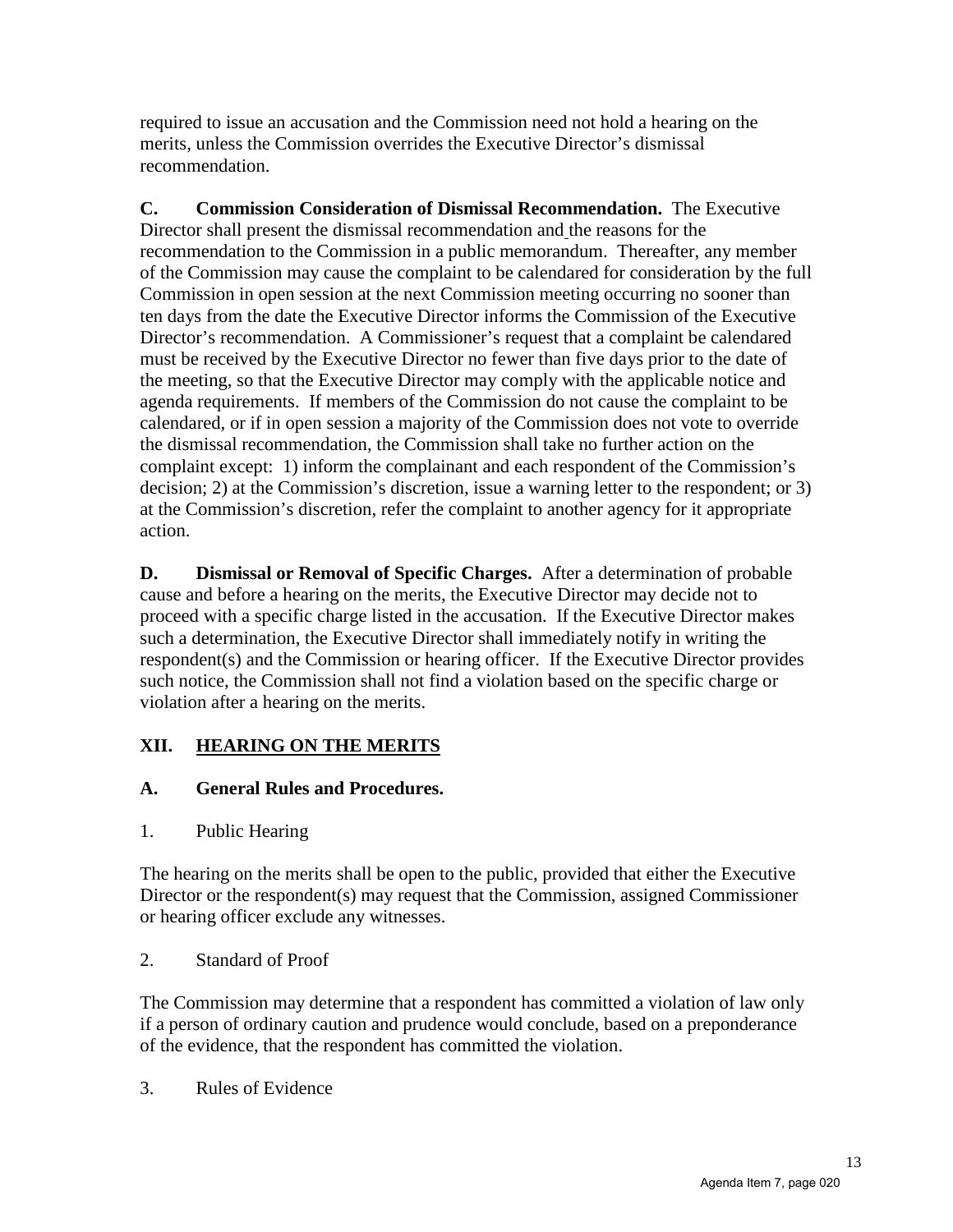All evidence admissible in an administrative proceeding governed by the California Administrative Procedure Act shall be admissible in a hearing on the merits. The Executive Director and each respondent shall have the right to call and examine witnesses under oath or affirmation, to introduce exhibits, to cross-examine and impeach witnesses, and to rebut any evidence presented.

#### 4. Exhibits

Where both parties stipulate to the admissibility of an exhibit, the parties shall so advise the Commission in advance of the hearing. For all other exhibits, each party may move to admit a particular exhibit at the hearing, and the other party shall have an opportunity to object prior to the ruling on the admission.

#### 5. Witnesses

Witnesses shall be examined by the parties as follows: direct examination, crossexamination, re-direct. After the parties have concluded their examination of a witness, Commissioners shall have an opportunity to pose questions to the witness.

#### 6. Oral Argument

At the hearing, the Executive Director and each respondent shall be allowed oral argument. The Commission, assigned Commissioner, or hearing officer shall determine the appropriate length for the arguments.

#### **B. Finding of Violation.**

If the Commission as a whole conducts the hearing on the merits, the Commission shall determine, no later than 45 days after the date the hearing is concluded, whether the respondent has committed a violation of law. If the Commission assigns one of its members or an outside hearing officer to conduct the hearing on the merits, the assigned member or hearing officer shall submit a report and recommendation to the Commission no later than 30 days after the date the hearing is concluded. Thereafter, the Commission shall determine, no later than 45 days after the date the report and recommendation is delivered, whether the respondent has committed a violation of law.

The votes of at least three Commissioners are required to find a violation of law. The finding of a violation shall be supported by findings of fact and conclusions of law and shall be based on the entire record of the proceedings. Each Commissioner who participates in the decision shall certify on the record that he or she personally heard the testimony (either in person or by listening to a tape or recording of the proceeding) and reviewed the evidence, or otherwise reviewed the entire record of the proceedings.

#### **C. Administrative Orders and Penalties.**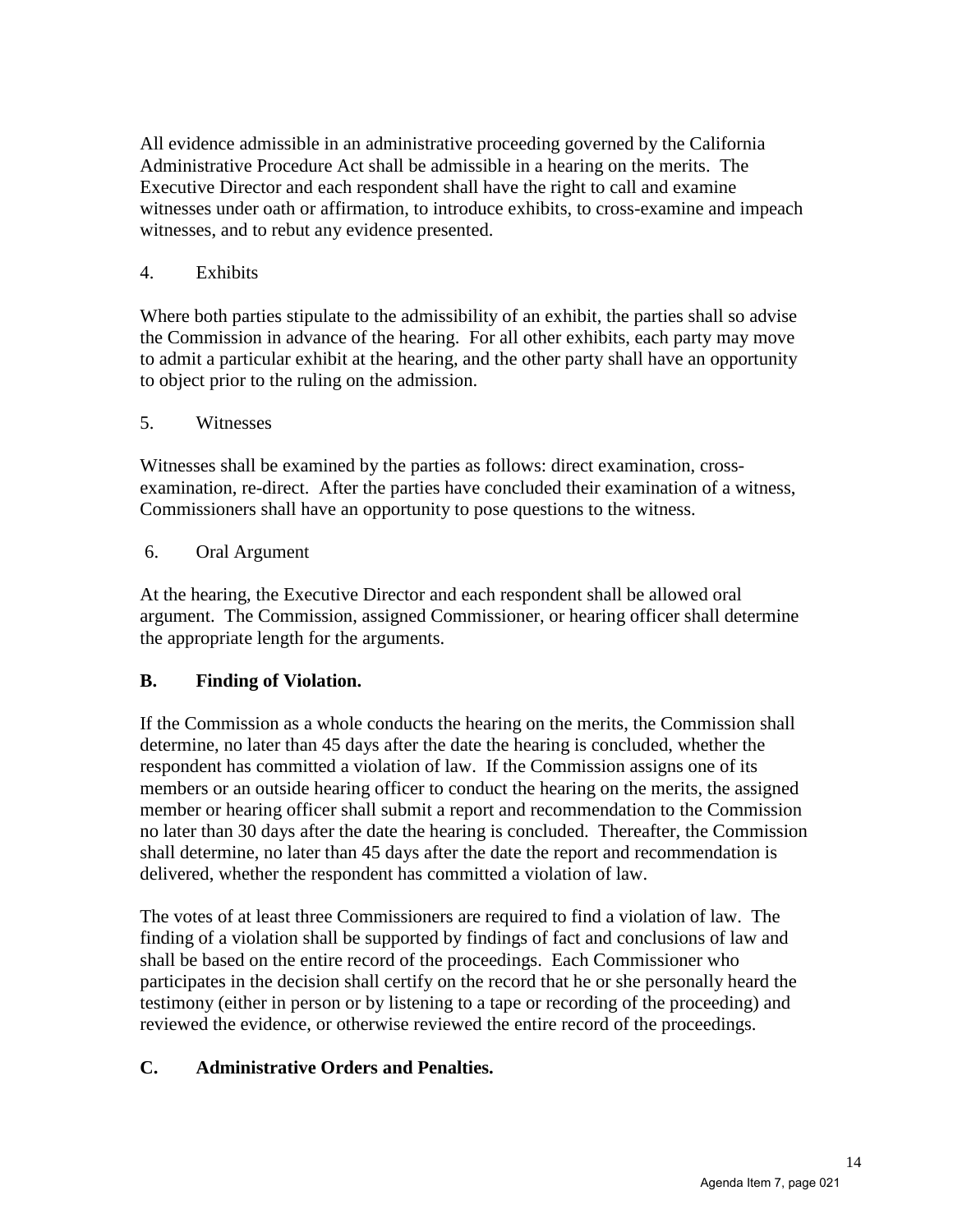1. The votes of at least three Commissioners are required to impose orders and penalties for a violation. The Commission may issue orders and penalties requiring the respondent(s) to:

(a) cease and desist the violation;

(b) file any reports, statements or other documents or information required by law; and/or

(c) pay a monetary penalty to the general fund of the City in an amount permitted under the law that the Commission finds the respondent has violated, or, if the law does not specify the amount of the monetary penalty, in an amount up to five thousand dollars (\$5,000) for each violation, or three times the amount which the respondent failed to report properly or unlawfully contributed, expended, gave or received, whichever is greater.

2. When deciding on an order and penalties, the Commission shall consider all the relevant circumstances surrounding the case, including but not limited to:

(a) the severity of the violation;

(b) the presence or absence of any intention to conceal, deceive, or mislead;

(c) whether the violation was deliberate, negligent or inadvertent;

(d) whether the violation was an isolated incident or part of a pattern;

(e) whether the respondent has a prior record of violations of law; and

(f) the degree to which the respondent cooperated with the investigation and demonstrated a willingness to remedy any violations.

3. Unless otherwise ordered by the Commission, any penalties imposed by the Commission must be paid in full by the respondent within 90 days of the Commission's decision.

# **D. Finding of No Violation.**

If the Commission determines that there is insufficient evidence to establish that the respondent has committed a violation, or if the Commission determines that there is sufficient evidence to establish that the respondent has not committed a violation, the Commission shall publicly announce this fact. Thereafter, the Commission shall take no further action on the complaint. The Executive Director shall inform each respondent and complainant of the Commission's determination.

# **XIII. MISCELLANEOUS PROVISIONS**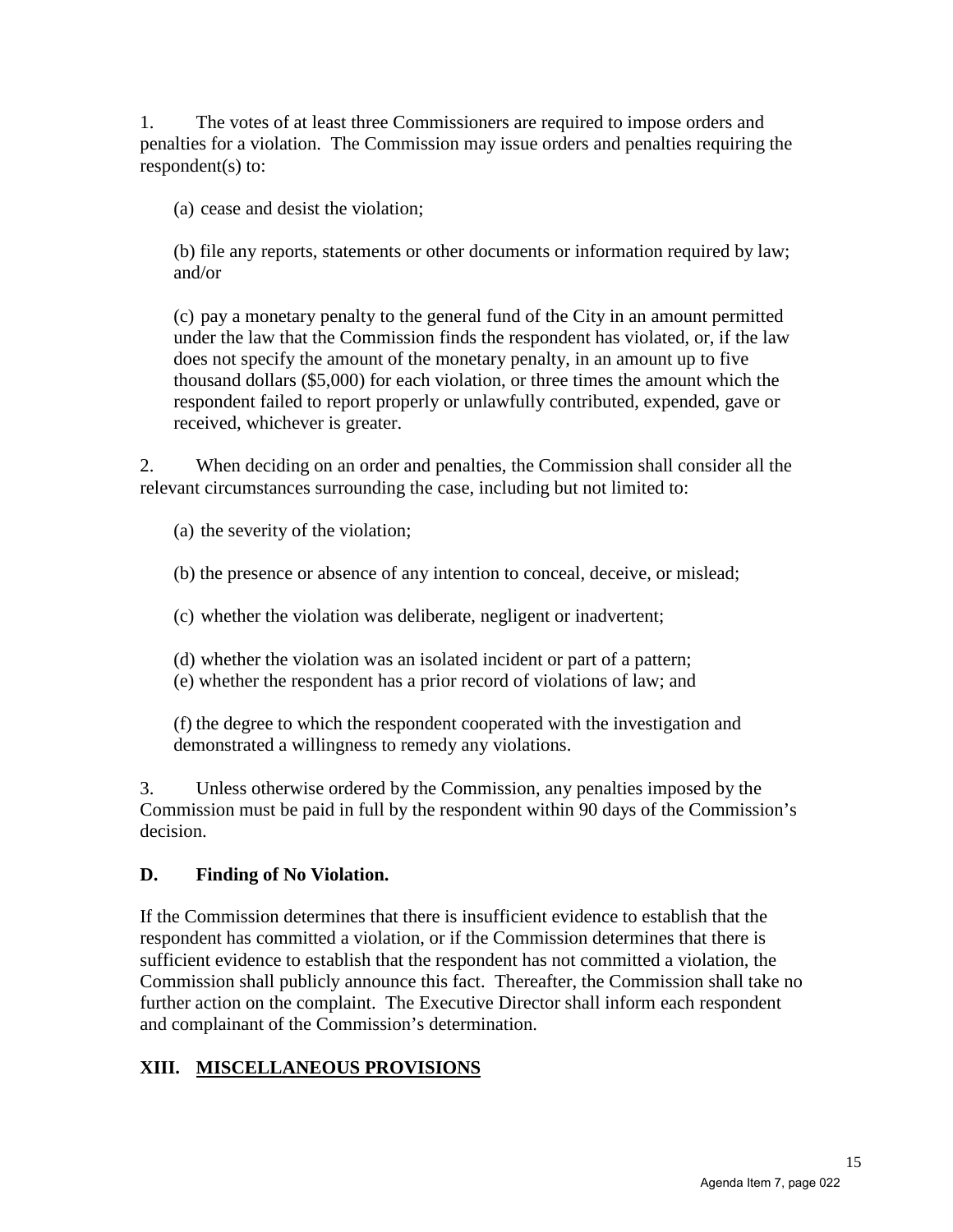#### **A. Ex Parte Communications.**

Once a complaint is filed, no Commissioner or staff member shall engage in oral or written communications outside of a Commission meeting, interview or settlement conference regarding the merits of an enforcement action with the respondent or complainant or any person communicating on behalf of the respondent or complainant unless the communication is necessary for the conduct of the investigation or enforcement action.

#### **B. Access to Complaints and Related Documents and Deliberations.**

1. No complaint, response thereto, investigative file or information contained therein, or Commissioner and staff deliberations about complaints shall be disclosed except as necessary to the conduct of an investigation, prior to a probable cause determination.

2. After a determination of probable cause, the probable report, the response, and the rebuttal shall be confidential, unless the respondent requested that the probable cause hearing be public. All investigative documents, including notes and memoranda, created prior to the probable cause determination, such as the complaint, shall remain confidential, except that the Executive Director may provide a copy of the complaint to the respondent(s) if the Executive Director determines that disclosure is necessary to the conduct of the investigation. All investigative documents, including notes and memoranda, created by the Executive Director and his or her staff after the probable cause determination shall be confidential, except for the accusation, until any such documents are either delivered to the Commission or respondent(s), introduced as evidence or an exhibit, or distributed for public consumption, such as an agenda or press release.

3. In addition to the prohibition on ex parte communications stated in Section XIII, subsection A, except at a public meeting of the Commission, Commissioners are prohibited, prior to a final determination on the merits of a complaint, from engaging in oral or written communications regarding the merits of a complaint or enforcement action with any person or entity unless the communication is necessary for the conduct of the investigation or enforcement action. After a final determination on the merits of a complaint, Commissioners may discuss matters in the public record.

#### **C. Oaths and Affirmations.**

The Commission, and individual Commissioners and hearing officers assigned to conduct hearings, may administer oaths and affirmations.

#### **D. Selection of Designee by the Executive Director.**

Whenever the Executive Director designates an individual other than a member of the Commission staff to perform a duty arising from the Charter or these Regulations, the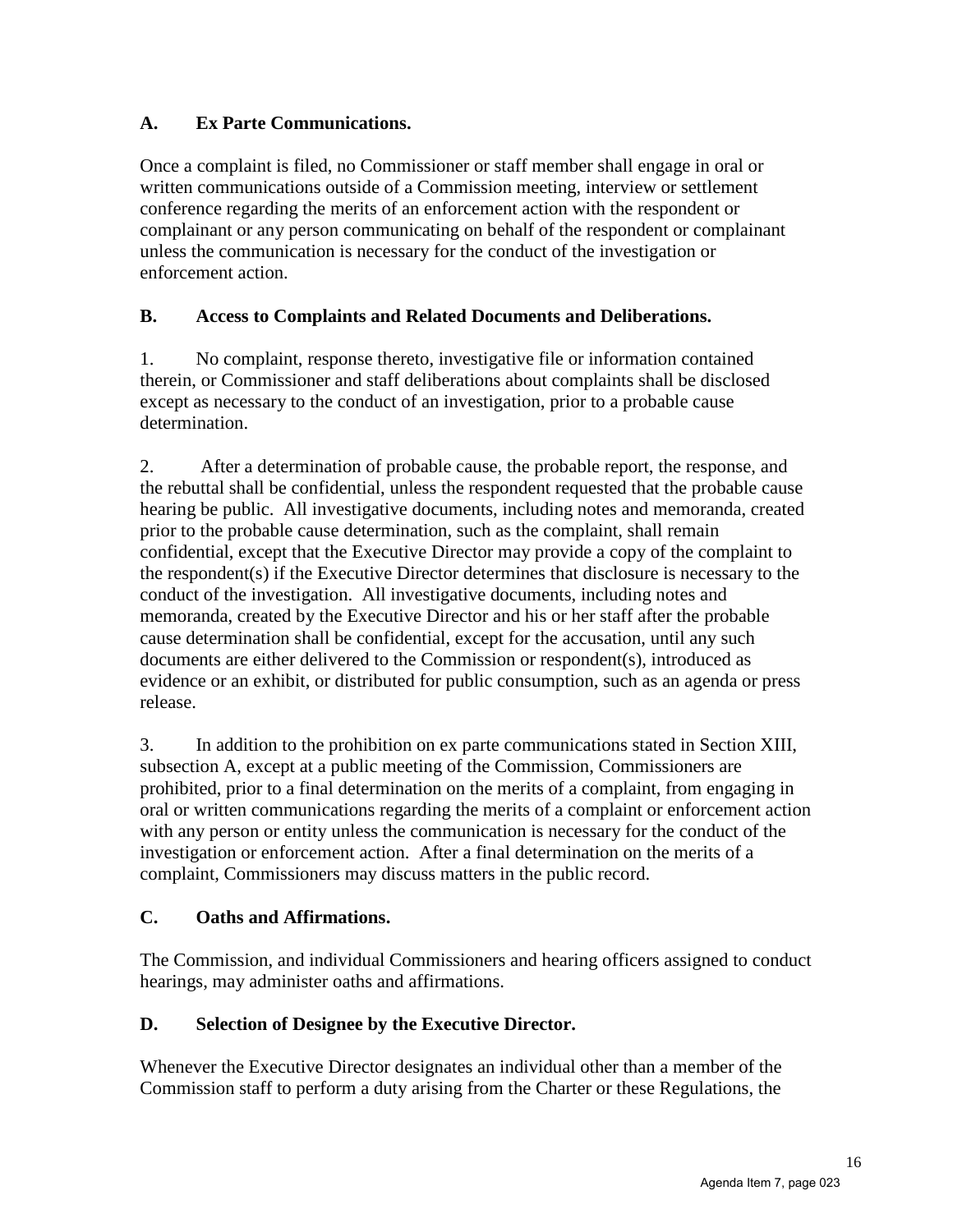Executive Director shall notify the Commission of the designation no later than the next business day.

# **E. Powers and Duties of Hearing Officers.**

1. Unless otherwise provided, whenever the Commission assigns an individual Commissioner or hearing officer to hear any matter under these Regulations, the assigned Commissioner or hearing officer shall have the same authority, and be subject to the same restrictions, as the Commission.

2. When an individual Commissioner or a hearing officer is assigned to hear and decide preliminary matters in advance of a hearing on the merits, he or she shall make an actual determination. This determination may be reviewed by the Commission upon request by the Executive Director or a respondent, pursuant to the procedures specified in Section X, subsection B(7).

3. When an individual Commissioner or a hearing officer is assigned to conduct a probable cause hearing or hearing on the merits, he or she shall submit a report and recommendation for decision by the Commission. The report and recommendation shall contain proposed findings of fact and conclusions of law. Copies of the report and recommendation shall be delivered to the Commission, Executive Director, and each respondent no later than 30 days after the date the hearing is concluded. Thereafter, the Executive Director shall calendar the matter for consideration at the next Commission meeting not less than 15 days after the date the report and recommendation is delivered to the Commission.

4. When the Commission sits as the hearing panel to hear a case, with an outside hearing officer presiding, the hearing officer shall rule on procedural matters and on the admission and exclusion of evidence only, and shall have no role in the decision on the merits.

# **F. Statute of Limitations.**

1. Unless otherwise stated in local or State law, for statute of limitations purposes, an action or proceeding for administrative penalties is brought or commenced by the Executive Director on the date the Executive Director delivers the probable cause report.

2. If there is no statute of limitations for violations of the law allegedly violated, the probable cause report must be delivered within four years of the date of events which form the basis of the complaint, or the date that the events constituting the basis of the complaint were discovered by the Ethics Commission, whichever is later.

# **G. Extensions of Time and Continuances.**

Whenever the Executive Director, a respondent, or a witness is required to complete an act or produce materials pursuant to these Regulations, that party may request an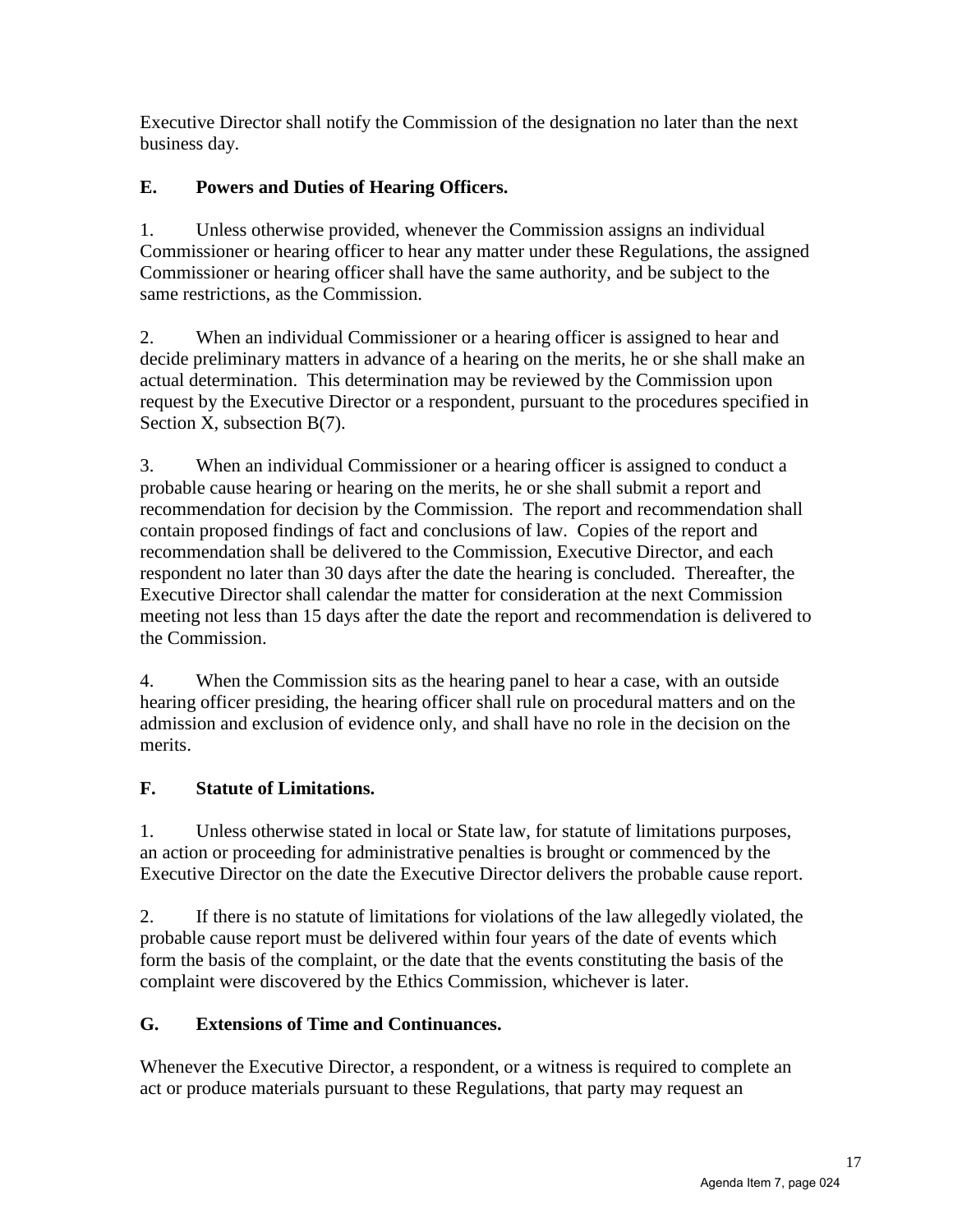extension of time. Requests for extensions of time may be made to the Commission Chair or the Commission Chair's designee. The requester must deliver the request to the Commission Chair or designee and provide a copy of the request to all other parties no later than ten business days before the deadline to complete an act or produce materials. The Commission Chair or designee shall have the discretion to consider untimely requests. The Commission Chair or designee shall approve or deny the request within five business days of the submission of the request. The Commission Chair or designee may grant the request only upon a showing of good cause.

The Executive Director or any respondent may request the continuance of a hearing date. The requester must deliver the request to the Commission Chair or the individual Commissioner or hearing officer assigned to hold the hearing, and provide a copy of the request to all other parties no later than ten business days before the date of the hearing. The Commission Chair or the individual Commissioner or hearing officer assigned to hold the hearing shall have the discretion to consider untimely requests.

The Commission Chair or the individual Commissioner or hearing officer assigned to hold the hearing shall approve or deny the request within five working days of the submission of the request. The Commission Chair or the individual Commissioner or hearing officer assigned to hold the hearing may grant the request only upon a showing of good cause.

#### **H. Referrals to Other Enforcement Agencies.**

At any time after the filing of a complaint, the Commission or Executive Director may refer the matter to another government agency or official if the Commission or Executive Director determines that the agency or official may more appropriately resolve the allegations in the complaint or enforce the applicable provisions of law. A copy of all information gathered by the Commission staff shall be sent to the agency or official together with the referral.

A determination by the Executive Director or the Commission that no further action should be taken on a matter shall not prevent any other government agency from initiating its own enforcement action, including disciplinary action, based on the same allegations and facts.

#### **I. Recordings and Transcripts.**

Every probable cause hearing and hearing on the merits shall be tape-recorded. Where the Commission assigns a Commissioner to conduct a probable cause hearing, and where the Commission assigns a Commissioner or hearing officer to conduct a hearing on the merits, the hearing shall also be recorded stenographically. The Commission shall retain the tapes until the opportunity for legal challenge has been exhausted. Copies of a tape shall be available to the respondent upon request.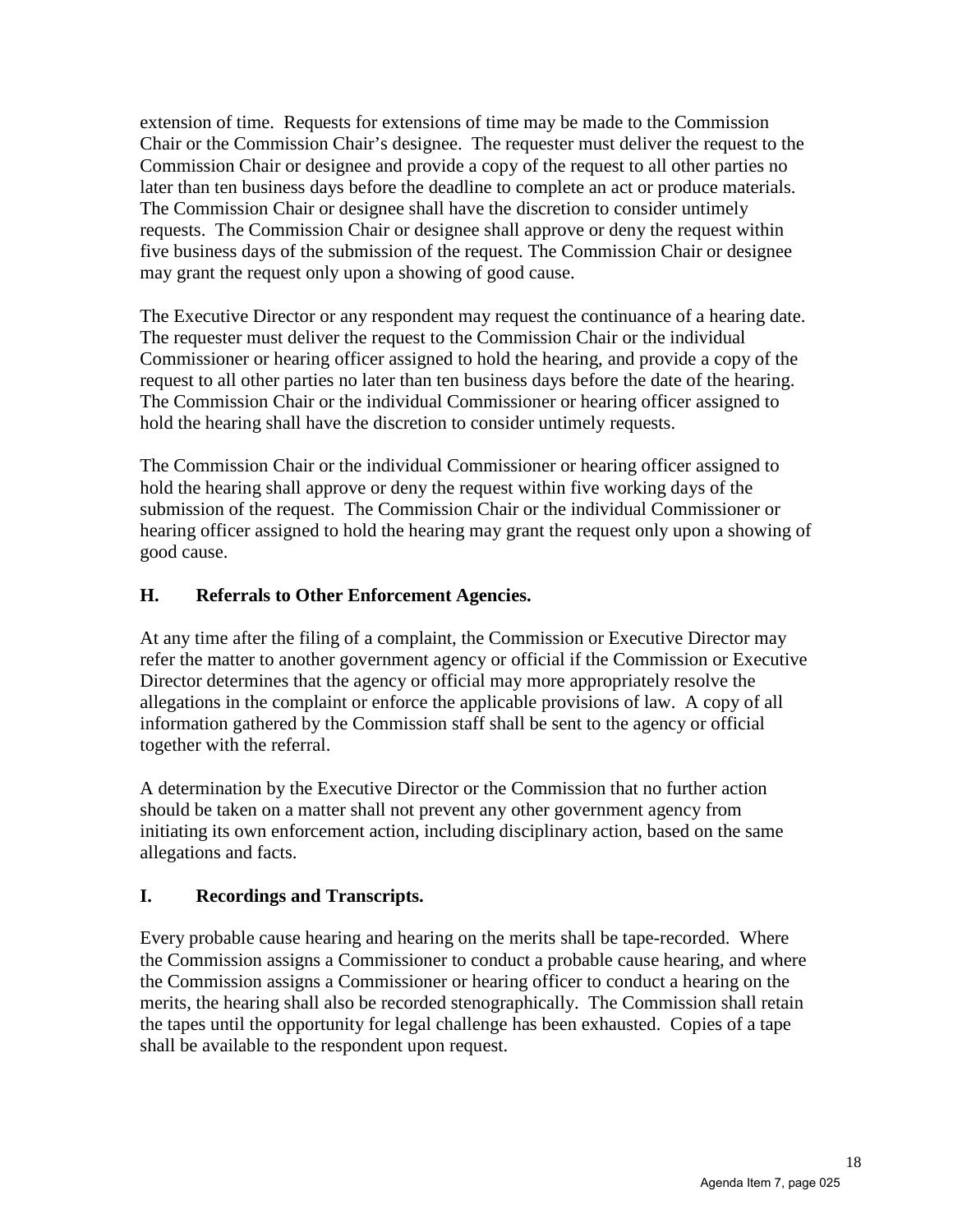#### **J. Place of Delivery.**

1. Whenever these Regulations require delivery to the Commission, its members, or the Executive Director, delivery shall be effected at the Commission office.

2. Whenever these regulations require delivery to a respondent or his or her committee, delivery shall be effective and sufficient if made by U.S. mail, personal delivery or any other means of delivery agreed upon by the parties under section II, subsection F, to:

a. If the respondent is a City employee, to the address listed with the (Controller/ Payroll) as the employee's current address.

 b. If the respondent is a former City employee, to the address listed with the City's retirement system.

c. If the respondent is a current or former candidate or committee registered with the Ethics Commission, to the address provided to the Ethics Commission by that candidate or committee.

 d. If subsections (a) through (c) are not applicable, to an address reasonably calculated to give notice to and reach the respondent.

It is the responsibility of City employees, or candidates or committees who file reports with the Ethics Commission, to maintain accurate addresses with relevant City Departments. The Executive Director therefore may rely on those addresses in carrying out the objectives of the Commission.

3. Delivery is effective upon the date of delivery, not the date of receipt.

# **K. Page Limitations and Format Requirements.**

Whenever these Regulations impose a page limitation, a "page" means one side of an 8½ inch by 11 inch page, with margins of at least one inch at the left, right, top and bottom of the page, typewritten and double-spaced in no smaller than 12 point type. Each page and any attachments shall be consecutively numbered.

#### **L. Public Summary of Dismissed Complaints.**

Notwithstanding any other provision of these regulations, the Executive Director may provide a public summary of dismissed complaints. Such summary may include, but need not be limited to, a generic description of each dismissed complaint and a summary of the reasons for dismissal, provided that such information shall comply with the confidentiality requirements of the Charter.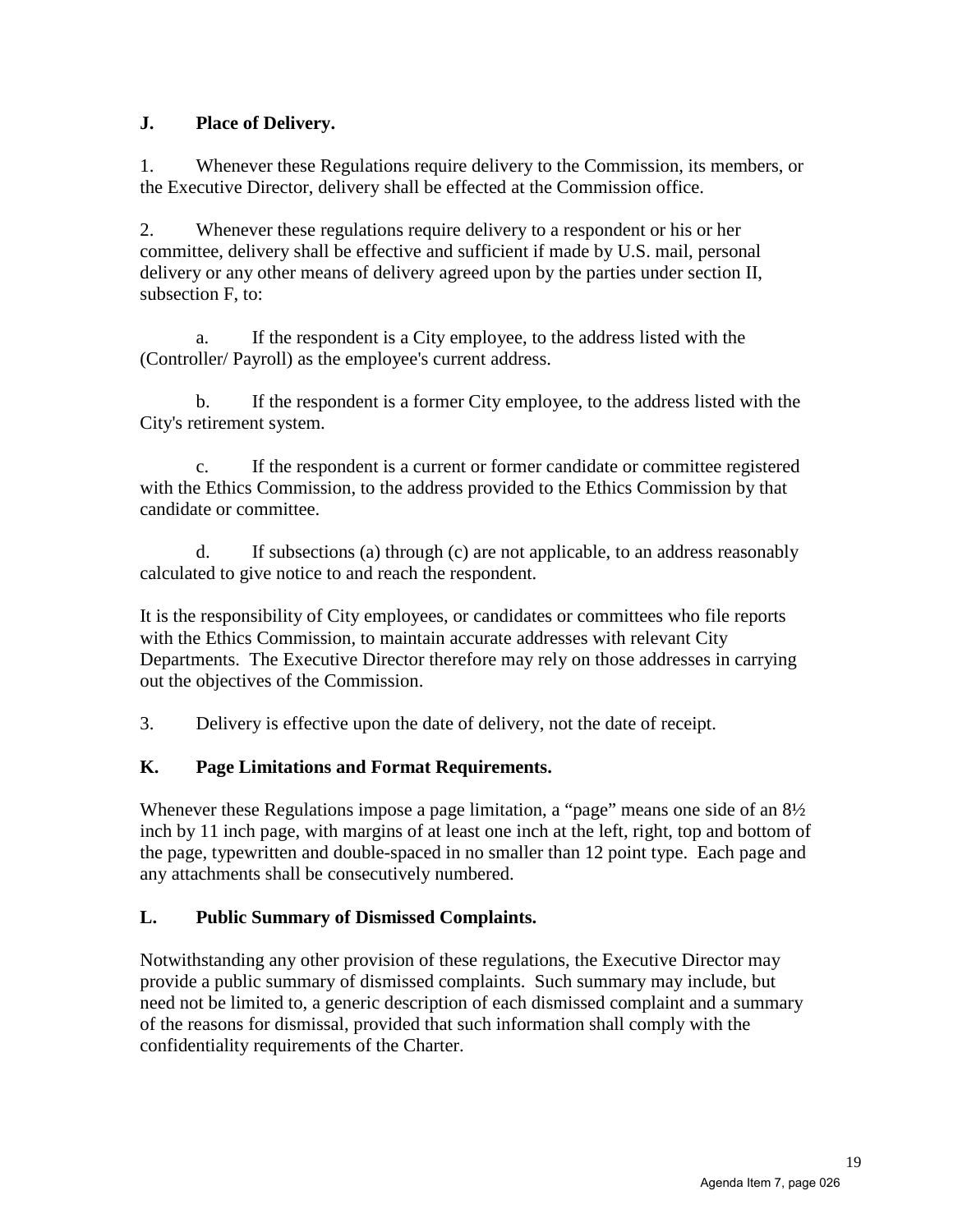#### **M. Conclusion of Hearing on the Merits.**

For the purposes of these Regulations, a hearing on the merits concludes on the last date on which the Commission hears argument or testimony in the proceeding.

### **XIV. STIPULATED ORDERS**

**A.** At any time after the Commission takes jurisdiction over a complaint, the Executive Director may enter into negotiations with a respondent for the purpose of resolving the factual and legal allegations in a complaint by way of a stipulation, decision and order. Any proposed stipulation, decision and order shall explicitly state that:

(1) the proposed stipulation, decision and order is subject to approval by the Commission;

(2) the respondent knowingly and voluntarily waives any and all procedural rights under the law and these Regulations;

(3) the respondent understands and acknowledges that the stipulation is not binding on any other law enforcement agency, and does not preclude the Commission or its staff from referring the matter to, cooperating with, or assisting any other government agency with regard to the matter, or any other matter related to it;

(4) the respondent agrees that in the event the Commission refuses to approve the proposed stipulation, it shall become null and void; and

(5) in the event the Commission rejects the proposed stipulation and a full evidentiary hearing before the Commission becomes necessary, no member of the Commission shall be disqualified because of prior consideration of the stipulation.

**B.** The stipulated order shall set forth the pertinent facts and may include an agreement as to anything that could be ordered by the Commission under its authority pursuant to Charter section C3.699-13.

**C.** Once the Executive Director enters into a stipulated agreement with a respondent, the Executive Director shall inform the Commission of this stipulation. Thereafter, any member of the Commission may cause the stipulation to be calendared for consideration by the full Commission in a closed session at the next Commission meeting occurring no sooner than ten days from the date the Executive Director informs the Commission of the stipulated agreement. A Commissioners' request that a stipulated agreement be calendared for consideration by the full Commission must be received by the Executive Director no fewer than five days prior to the date of the meeting, so that the Executive Director may comply with the applicable notice and agenda requirements.

**D.** Stipulated orders must be approved by the Commission and, upon approval, must be announced publicly. The stipulated order shall have the full force of an order of the Commission.